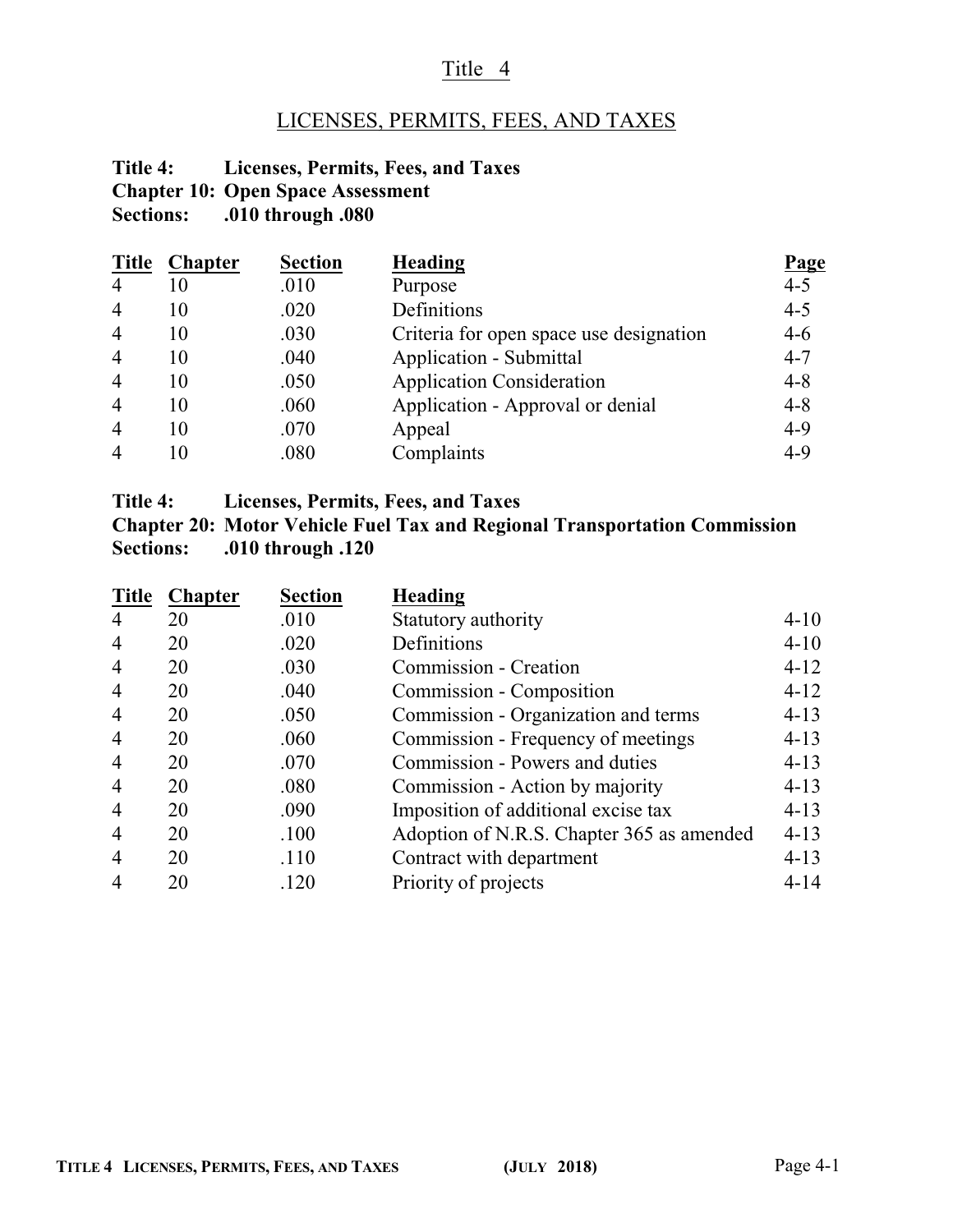# **Title 4: Licenses, Permits, Fees, and Taxes**

**Chapter 30: Liquor Control Code** 

**Sections: .010 through .300**

| <b>Title</b>             | <b>Chapter</b> | <b>Section</b> | <b>Heading</b>                                      | Page     |
|--------------------------|----------------|----------------|-----------------------------------------------------|----------|
| $\overline{4}$           | 30             | .010           | Definitions                                         | $4 - 15$ |
| 4                        | 30             | .020           | License required - Exceptions                       | $4 - 15$ |
| 4                        | 30             | .030           | License application - Information required          | $4 - 16$ |
| 4                        | 30             | .040           | License application - Investigation                 | $4 - 17$ |
| 4                        | 30             | .050           | License investigation - Character and               | $4 - 17$ |
|                          |                |                | business responsibility                             |          |
| 4                        | 30             | .060           | License application - Approval or denial            | $4 - 17$ |
| 4                        | 30             | .070           | License - Issuance and contents                     | $4 - 18$ |
| 4                        | 30             | .080           | License issuance - Bonding or other                 | $4 - 18$ |
|                          |                |                | special requirements                                |          |
| 4                        | 30             | .090           | License - Posting - Transferability                 | $4-19$   |
| 4                        | 30             | .100           | Right to refuse service                             | $4 - 19$ |
| 4                        | 30             | .110           | Fee schedule                                        | $4 - 19$ |
| 4                        | 30             | .120           | License - Hearing upon complaint and                | $4 - 20$ |
|                          |                |                | authority to cancel or suspend                      |          |
| 4                        | 30             | .130           | License - Summary suspension                        | $4 - 22$ |
| 4                        | 30             | .140           | License - Reinstatement                             | $4 - 23$ |
| 4                        | 30             | .150           | Lighting requirements                               | $4 - 23$ |
| 4                        | 30             | .160           | Minors - Sale prohibited                            | $4 - 23$ |
| 4                        | 30             | .170           | Minors - False identification prohibited            | $4 - 24$ |
| 4                        | 30             | .180           | Minors - Possession prohibited                      | $4 - 24$ |
| 4                        | 30             | .190           | Minors - Consumption prohibited                     | $4 - 24$ |
| 4                        | 30             | .200           | Minors - Employment prohibited                      | $4 - 24$ |
| 4                        | 30             | .210           | Minors - Possession prohibited - Exceptions         | $4 - 24$ |
| 4                        | 30             | .220           | Minors - Intoxication prohibited                    | $4 - 25$ |
| 4                        | 30             | .230           | No adult to permit minor to become intoxicated 4-25 |          |
| 4                        | 30             | .240           | Minors - Loitering prohibited                       | $4 - 25$ |
| 4                        | 30             | .250           | Presence of minor in certain locations              | $4 - 26$ |
|                          |                |                | not prohibited                                      |          |
| 4                        | 30             | .260           | Intoxication of licensee, employees prohibited      | $4 - 26$ |
| 4                        | 30             | .270           | Orderly premises to be maintained                   | $4 - 26$ |
| 4                        | 30             | .280           | Work card required                                  | $4 - 26$ |
| $\overline{\mathcal{A}}$ | 30             | .290           | Violation - Penalty                                 | $4 - 27$ |
| 4                        | 30             | .300           | Savings clause                                      | $4 - 27$ |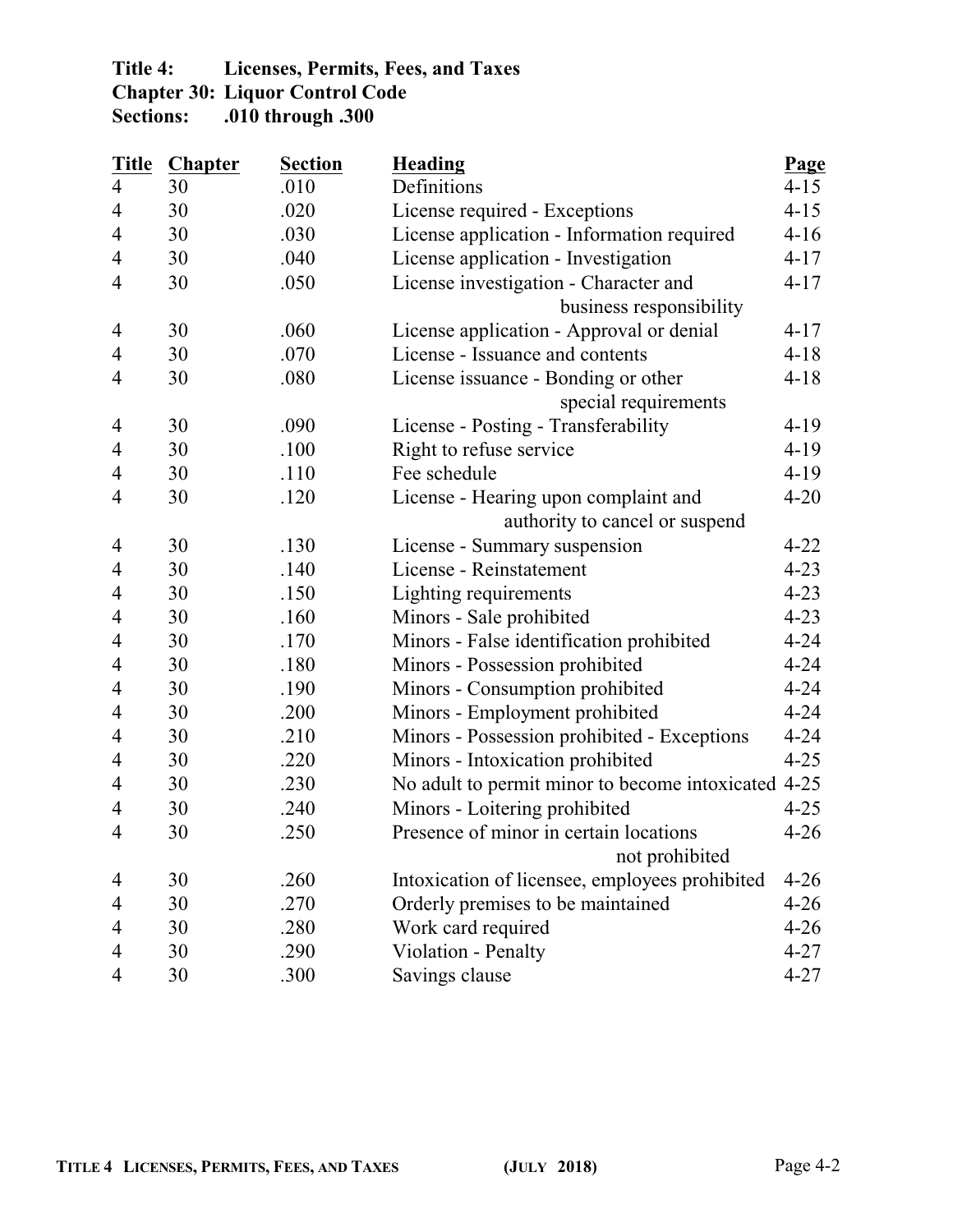# **Title 4: Licenses, Permits, Fees, and Taxes Chapter 40: School Support Tax**

**Sections: .010 through .060**

| Title          | <b>Chapter</b> | <b>Section</b> | <b>Heading</b>                  | <b>Page</b> |
|----------------|----------------|----------------|---------------------------------|-------------|
| $\overline{4}$ | 40             | .010           | Definitions                     | $4 - 28$    |
| $\overline{4}$ | 40             | .020           | Sales tax - Imposition and rate | $4 - 28$    |
| $\overline{4}$ | 40             | .030           | Use tax - Imposition and rate   | $4 - 28$    |
| $\overline{4}$ | 40             | .040           | Adoption of tax law provisions  | $4 - 28$    |
| $\overline{4}$ | 40             | .050           | Legislative amendments          | $4 - 28$    |
| $\overline{4}$ | 40             | .060           | Administration                  | $4 - 28$    |

#### **Title 4: Licenses, Permits, Fees, and Taxes Chapter 50: County Room Tax**

**Sections: .010 through .130**

| <b>Title</b>   | <b>Chapter</b> | <b>Section</b> | Heading                                | <b>Page</b> |
|----------------|----------------|----------------|----------------------------------------|-------------|
| $\overline{4}$ | 50             | .010           | Definitions                            | $4 - 29$    |
| $\overline{4}$ | 50             | .020           | Imposition and rate                    | $4 - 29$    |
| 4              | 50             | .030           | License required                       | $4 - 30$    |
| $\overline{4}$ | 50             | .040           | Exemptions and exceptions              | $4 - 30$    |
| $\overline{4}$ | 50             | .050           | Collection                             | $4 - 30$    |
| $\overline{4}$ | 50             | .060           | Notice - Display                       | $4 - 30$    |
| $\overline{4}$ | 50             | .070           | Authority to collect                   | $4 - 30$    |
| $\overline{4}$ | 50             | .080           | Payment of tax, interest and penalties | $4 - 31$    |
| 4              | 50             | .090           | License term                           | $4 - 31$    |
| 4              | 50             | .100           | Examination of records                 | $4 - 31$    |
| $\overline{4}$ | 50             | .110           | Disposition of proceeds                | $4 - 31$    |
| $\overline{4}$ | 50             | .120           | Refunds                                | $4 - 32$    |
| $\overline{4}$ | 50             | .130           | Violation - Penalty                    | $4 - 32$    |

### **Title 4: Licenses, Permits, Fees, and Taxes Chapter 60: Food and Beverage Handlers Permit Sections: .010 through .080**

| <b>Title</b>   | <b>Chapter</b> | <b>Section</b> | <b>Heading</b>                            | <b>Page</b> |
|----------------|----------------|----------------|-------------------------------------------|-------------|
| $\overline{4}$ | 60             | .010           | Permit required                           | $4 - 33$    |
| $\overline{4}$ | 60             | .020           | Unlawful to work or employ without permit | $4 - 33$    |
| $\overline{4}$ | 60             | .030           | Permit issuance                           | $4 - 33$    |
| $\overline{4}$ | 60             | .040           | Investigation of applicants               | $4 - 33$    |
| $\overline{4}$ | 60             | .050           | Fees                                      | $4 - 33$    |
| $\overline{4}$ | 60             | .060           | Intoxication while handling prohibited    | $4 - 34$    |
| $\overline{4}$ | 60             | .070           | Allowing intoxication prohibited          | $4 - 34$    |
| $\overline{4}$ | 60             | .080           | Violation - Penalty                       | $4 - 34$    |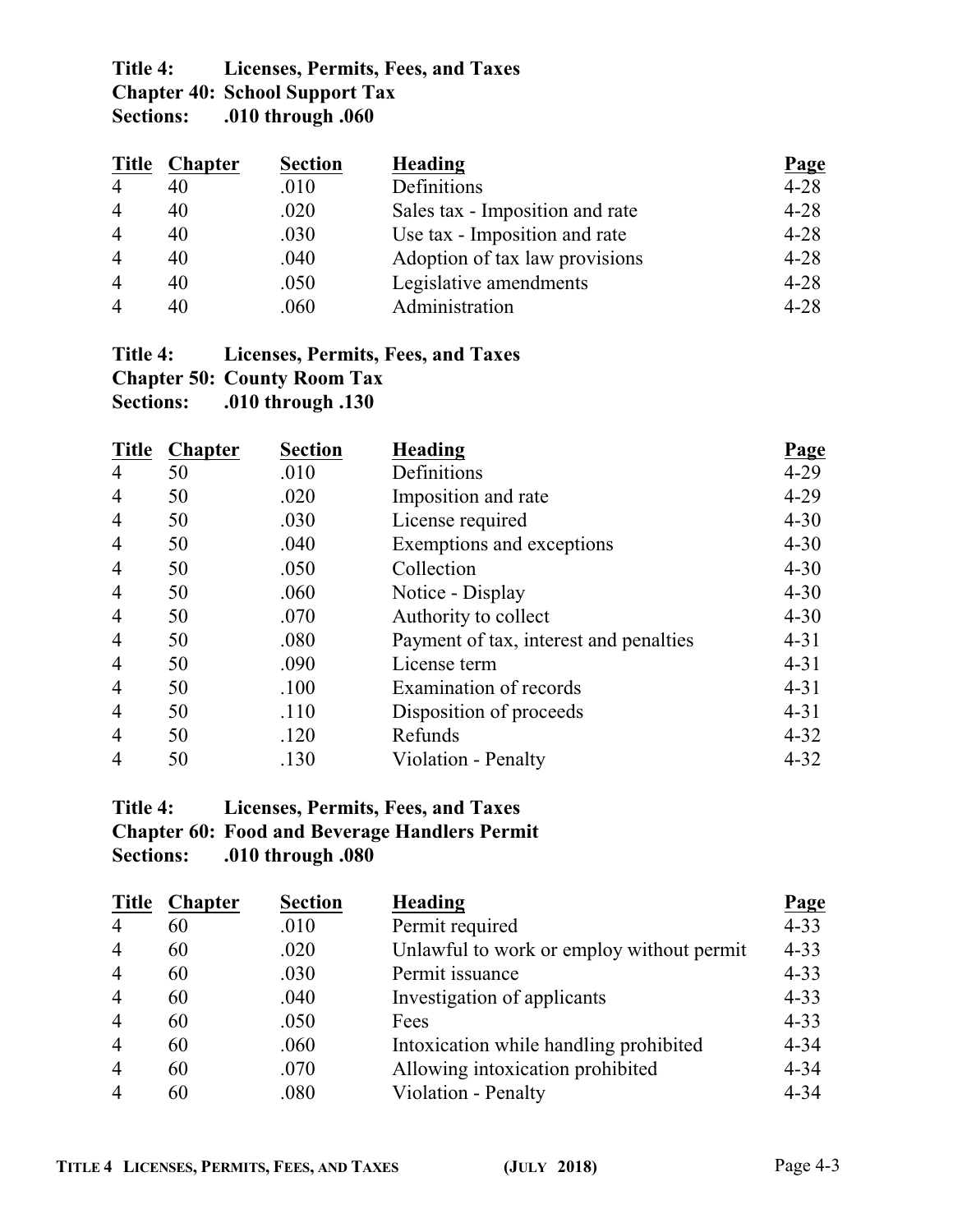### **Title 4: Licenses, Permits, Fees, and Taxes**

|                  | Chapter 70: Door-to-Door Solicitor and Canvasser Registration and Identification |
|------------------|----------------------------------------------------------------------------------|
| <b>Sections:</b> | .010 through .140                                                                |

| <b>Title</b>   | <b>Chapter</b> | <b>Section</b> | <b>Heading</b>                                | Page     |
|----------------|----------------|----------------|-----------------------------------------------|----------|
| $\overline{4}$ | 70             | .010           | Findings of fact                              | $4 - 35$ |
| $\overline{4}$ | 70             | .020           | Declaration of intent                         | $4 - 36$ |
| 4              | 70             | .030           | Registration required                         | $4 - 36$ |
| 4              | 70             | .040           | Display of identification required            | $4 - 37$ |
| $\overline{4}$ | 70             | .050           | Display of false door-to-door solicitor's     | $4 - 37$ |
|                |                |                | identification badge prohibited               |          |
| $\overline{4}$ | 70             | .060           | Persons convicted of certain crimes not       | $4 - 37$ |
|                |                |                | eligible for door-to-door                     |          |
|                |                |                | solicitor's identification badge              |          |
| $\overline{4}$ | 70             | .070           | Unlawful to give false information            | $4 - 37$ |
|                |                |                | on application                                |          |
| 4              | 70             | .080           | Fees                                          | $4 - 37$ |
| 4              | 70             | .090           | Solicitor's identification badge to be        | $4 - 37$ |
|                |                |                | renewed annually                              |          |
| $\overline{4}$ | 70             | .100           | Sheriff authorized to adopt application form  | $4 - 38$ |
| $\overline{4}$ | 70             | .110           | Sheriff authorized to familiarize public with | $4 - 38$ |
|                |                |                | door-to-door solicitation badge               |          |
| 4              | 70             | .120           | Revocation                                    | $4 - 38$ |
| 4              | 70             | .130           | Exceptions                                    | $4 - 38$ |
| 4              | 70             | .140           | Violations a misdemeanor                      | $4 - 39$ |

### **Title 4: Licenses, Permits, and Taxes Chapter 80: Fictitious Business Names Sections: .010 through .020**

|                | Title Chapter | <b>Section</b> | Heading                                       | <b>Page</b> |
|----------------|---------------|----------------|-----------------------------------------------|-------------|
| $\overline{4}$ |               | .010           | Requirement of filing certificate             | 4-40        |
| $\overline{4}$ | 80            | .020           | Time that certificate and renewal certificate | 4-40        |
|                |               |                | are valid                                     |             |

| Title 4: Licenses, Permits, and Taxes                       |
|-------------------------------------------------------------|
| <b>Chapter 90: Collection of Personal Property Taxes by</b> |
| the Eureka County Treasurer                                 |
|                                                             |

**Sections: .010**

|                | Title Chapter | Section | Heading                                      | <b>Page</b> |
|----------------|---------------|---------|----------------------------------------------|-------------|
| $\overline{4}$ |               | 010     | <b>Collection of Personal Property Taxes</b> | 4-41        |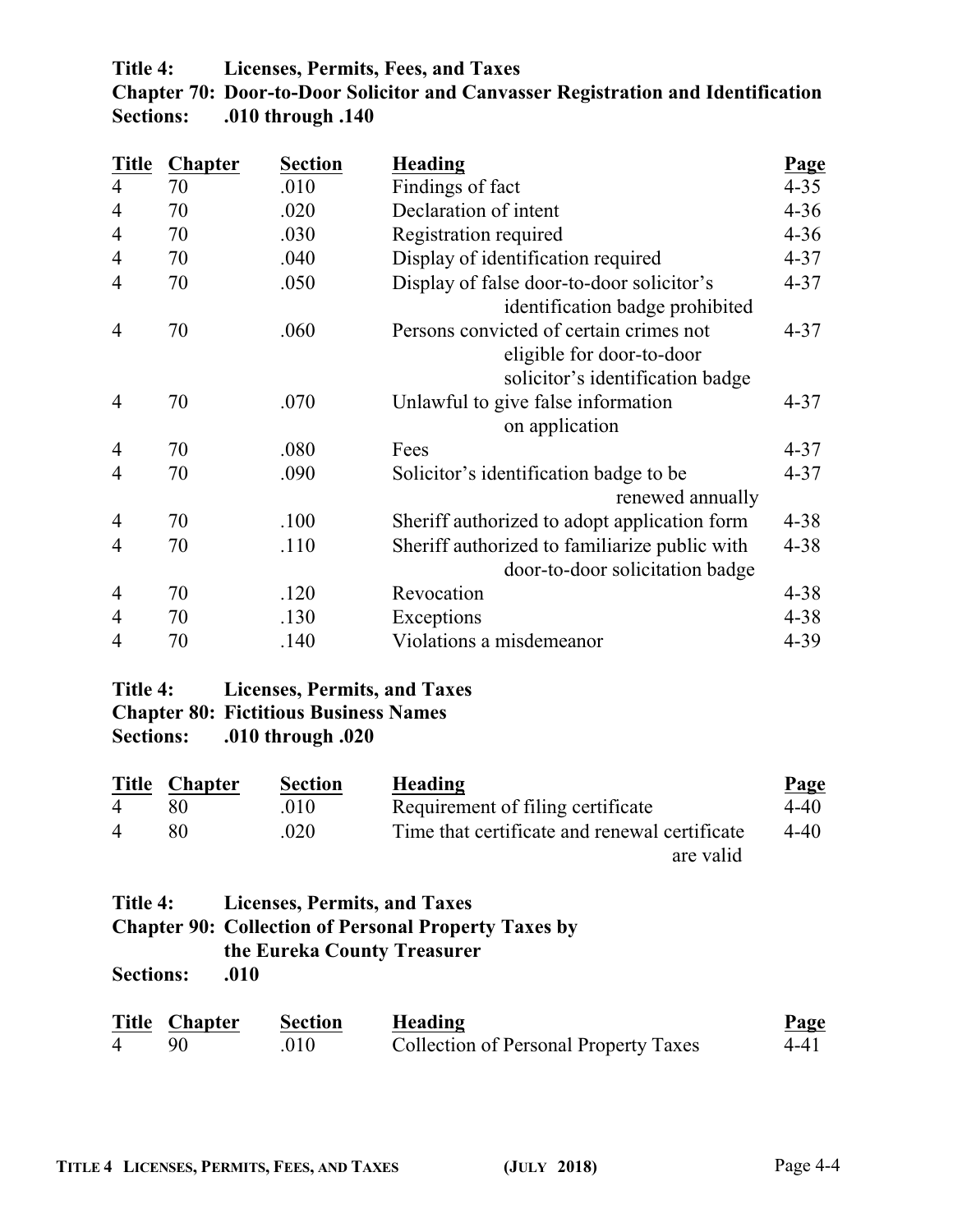### .010 Purpose

The purpose of this chapter is to enact the legislative intent of Nevada Revised Statues Chapter 361A and the creation of a special category of real property for tax purposes to be defined as "open space real property." Persons whose property fits within the definition of open space use and otherwise meet the requirements of this chapter, may secure reduced property tax assessments on such land during the period of time that such use is continued.

### .020 Definitions

As used in this chapter:

- A. "Open space real property" means:
	- 1. Land:
		- a. Located within an area classified pursuant to Nevada Revised Statutes Section 278.250 and subject to regulations designed to promote the conservation of open spaces and the protection of other natural and scenic resources from unreasonable impairment;
		- b. Devoted exclusively to open space use; and
		- c. Having a greater value for another use than for open space.
	- 2. The improvements on such land used primarily to support the open space use and not primarily to increase the value of surrounding developed property or secure an immediate monetary return.
- B. "Open space use" means the current employment of land the preservation of which use would conserve and enhance natural or scenic resources, protect streams and water supplies, or preserve sites designated as historic pursuant to law.
- C. "Owner" means any person having a legal or equitable freehold estate in open space real property, including a contract vendee of a land sales contract respecting such property.
- D. "Potential use" means open space real property higher than open space use, conforming to the use for which other nearby property is used.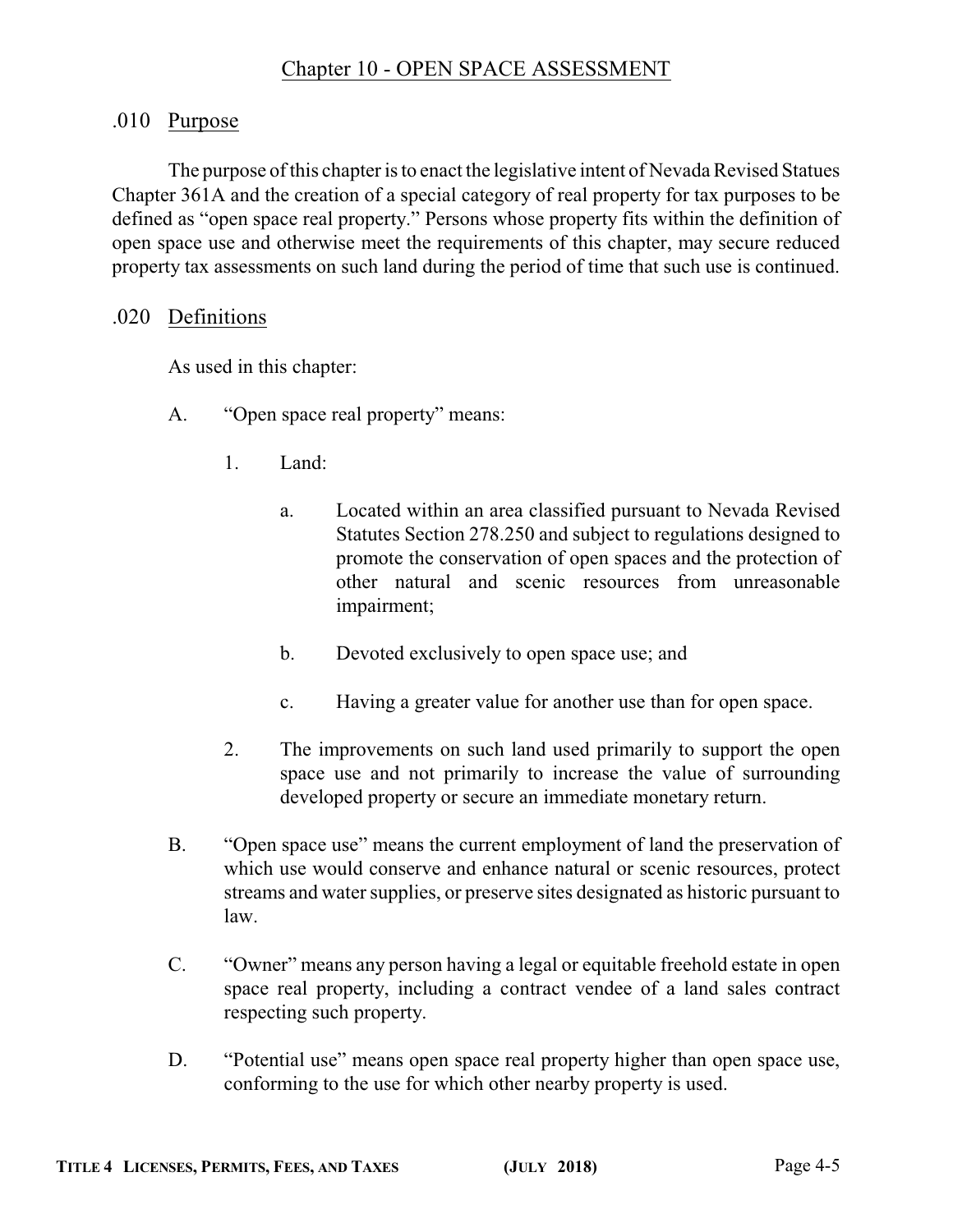### .030 Criteria for open space use designation

In considering an application for open space use designation, the Board of County Commissioners shall determine that the application complies with the following provisions:

- A. That the preservation of the current land use for which application is made would conserve and enhance natural or scenic resources, protect streams and water supplies, or preserve sites designated as historic, pursuant to law;
- B. That the property for which application is made is currently devoted to open space use and shall remain in open space use for as long as such designation is in effect;
- C. That the benefit to the general welfare of the public is greater than the tax revenue lost by such approval;
- D. That the proposed parcel is located in an urbanizing area, open space, or agricultural-mining-housing land use districts, except that when an application is made for designation as an historic site, such historic site may be located within any area within the County or within any unincorporated town located within the County;
- E. The proposed open space real property must have a greater value for another use other than for open space use;
- F. That the improvements on any proposed open space real property are used primarily to support the open space use and not primarily to increase the value ofsurrounding developed property or to secure an immediate monetary return, except for the tax savings to be gained;
- G. That the proposed open space real property would not be used for commercial purposes by the owner or applicant, as long as the open space designation is in effect;
- H. That there would be no degradation to the proposed open space real property nor to any surrounding parcels of property, in terms of a lower quality of air, water, and other resources;
- I. Access by the general public at least five (5) days a week, each and every week during the entire year; and
- J. That any proposed open space real property which is being applied for as an historic site shall have:
	- 1. Direct vehicular access onto any dedicated public street which is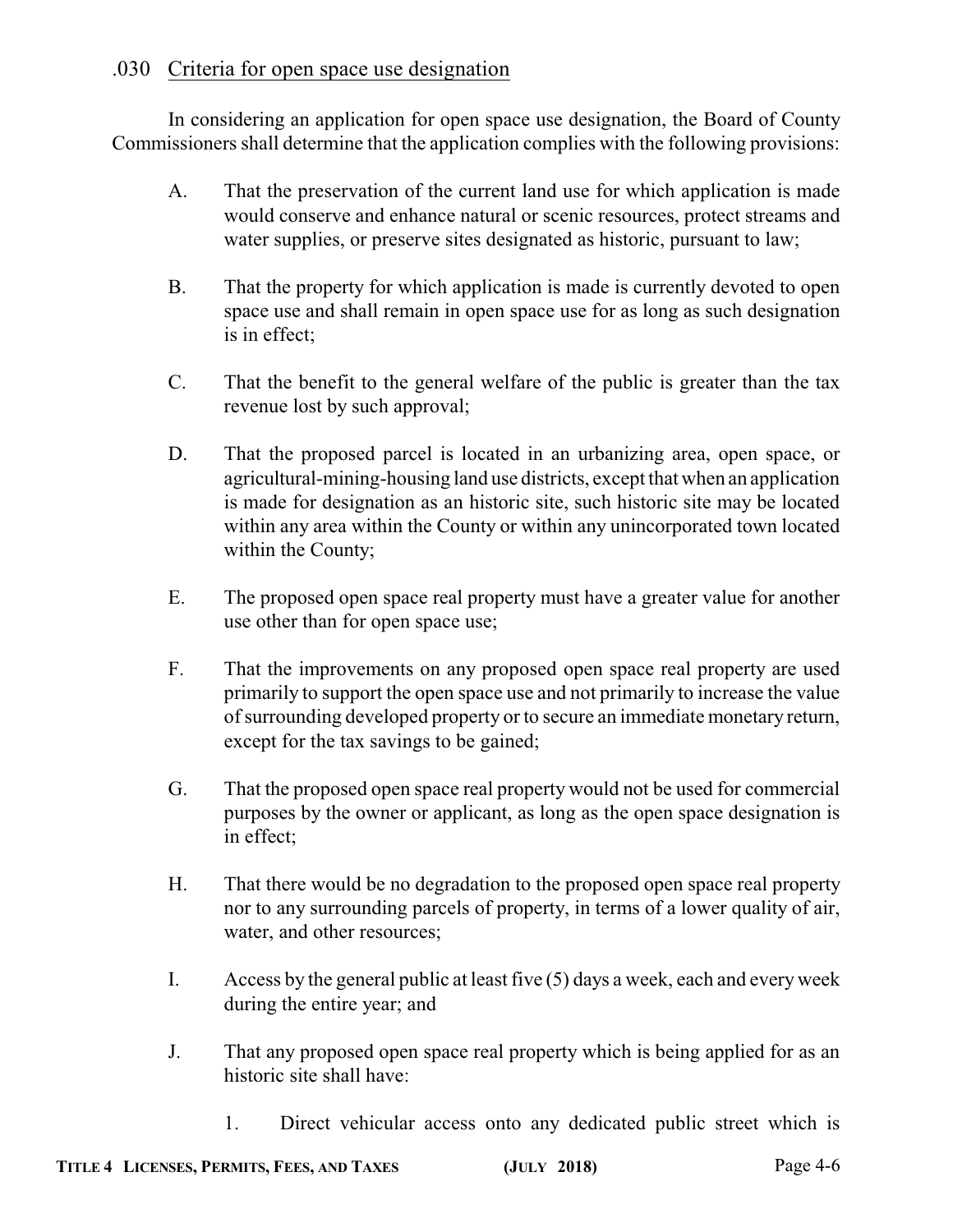accessible to the public, during the entire time such property has the designation as open space,

- 2. Public use as specified herein, without making a profit from public entry into such historic site, and
- 3. No other uses, except as an historic site, and may not be used simultaneously as a residence or dwelling place for any person during such designation as open space.

### .040 Application - Submittal

- A. An application for open space use assessment shall be filed on or before the first Monday in October of any year with the County Assessor. A new application to continue such assessment is required on or before the first Monday in October following any change in ownership or fromapproved open space use of any portion of the property.
- B. The application for open space use assessment shall be made on forms supplied by the County Assessor and shall include a description of the property, its current use, and such other information as may be required to determine the entitlement of the applicant to open space use assessment. Each application shall contain an affidavit or affirmation by the applicant that the statements contained therein are true.
- C. The application for open space use assessment may be signed by:
	- 1. The owner of the open space real property, including tenants in common or joint tenants;
	- 2. Any person, of lawful age, authorized by a duly executed power of attorney to sign an application on the behalf of any person described in subdivision 1 of this subsection;
	- 3. The guardian or conservator of an owner or the executor or administrator of an owner's estate.
- D. The County Assessor shall not accept an application unless the application is signed by each owner of record or his representatives. The Assessor may require such additional information of the applicant as is necessary to evaluate his application.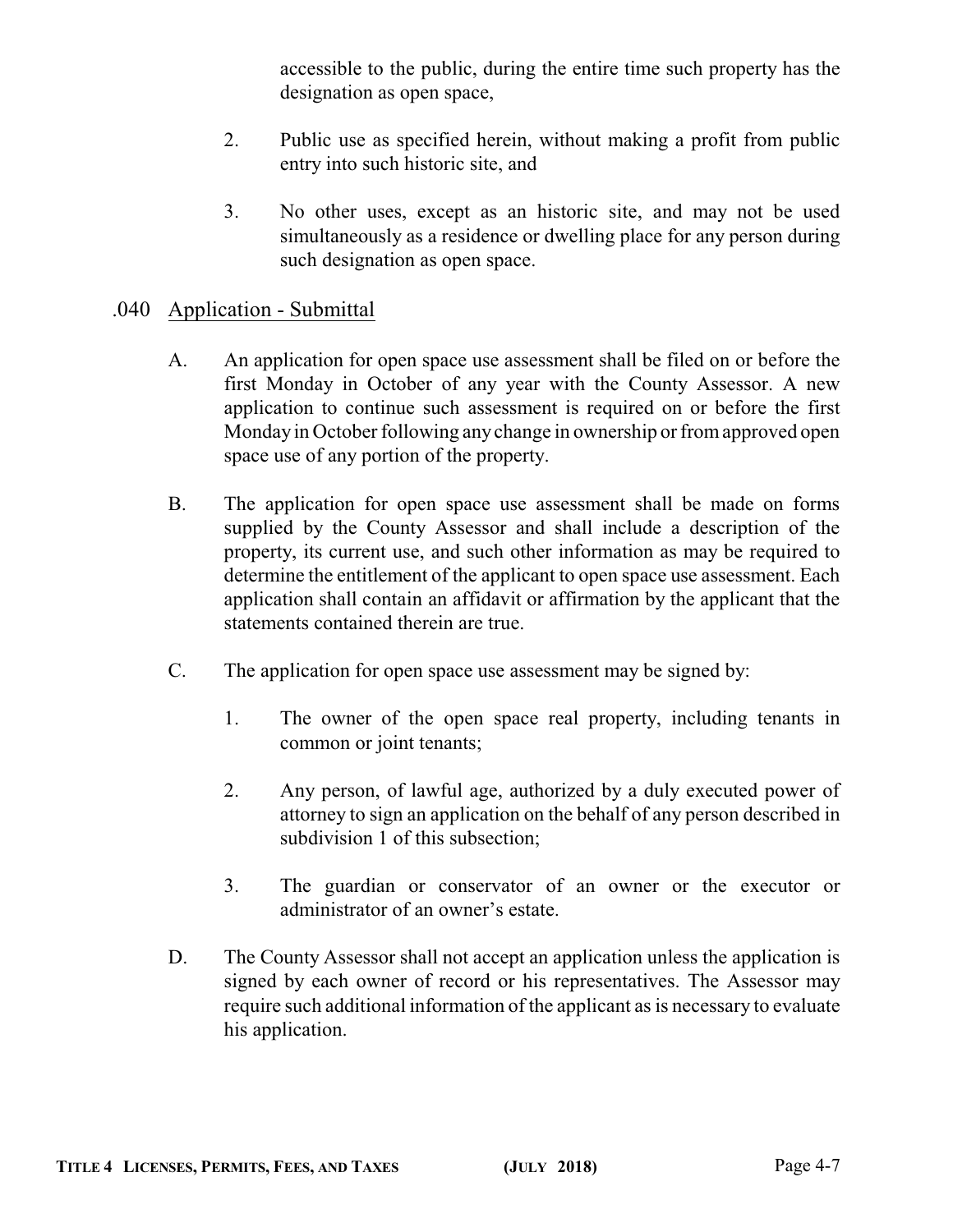### .050 Application - Consideration

- A. The County Assessor shall refer each application for open space use assessment to the Board of County Commissioners within ten (10) days after its filing.
- B. The Board of CountyCommissioners shall consider the application in a public hearing. The Board of County Commissioners shall use the applicable procedures and criteria set forth in this ordinance and state law and weigh the benefits to the general welfare of preserving the current use of the property against the potential loss in revenue which may result from approving the application. The Board may set such conditions as it reasonably may require upon its approval of the application.
- C. At least ten (10) days notice of the time and place of any public hearing held pursuant to this section shall be published in a newspaper of general circulation in the County. Such notice shall require the name of the applicant, the description and roll number of the property being sought to be qualified for open space use assessment, and any other information concerning such property (i.e. the reason open space use assessment is being sought).
- D. The Board may approve the application with respect to only part of the property, but if any part of the application is denied, the applicant may withdraw the entire application.
- E. The Board shall approve or deny an application no later than March 31st of each year. A timely application on which action by the Board is not completed by March 31st is approved.

### .060 Application - Approval or denial

- A. Within ten (10) days after the Board approves an application for open space use assessment, it shall:
	- 1. Send copies of the order of approval to the County Assessor and the applicant;
	- 2. Record the order of approval with the County Recorder.
- B. When the Board of County Commissioners denies an application it shall, within ten (10) days after denial, send an order of denial to the applicant listing its reasons for denial.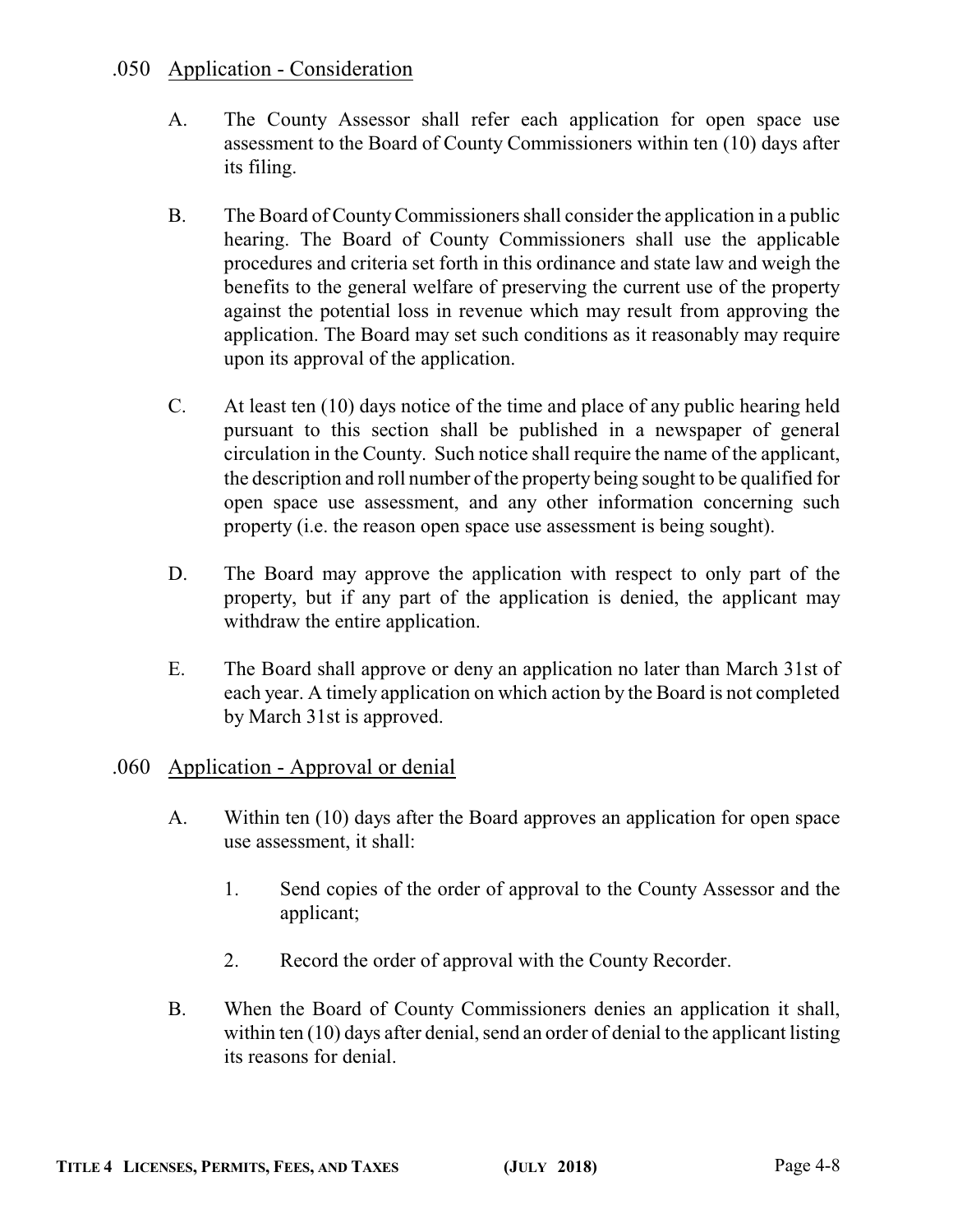### .070 Appeal

The determination of the open space use assessment is final unless appealed. The applicant for open space assessment is entitled to:

A. Appeal the determination made by the Board of CountyCommissioners to the Seventh Judicial District Court in and for the County of Eureka.

#### .080 Complaints

- A. Any person claiming that any open space real property is no longer in the approved open space use may file a complaint and proof of his claim with the Board of County Commissioners. The complaint and proof shall show the name of each owner of record of the property, its location, description, and the use in which it is claimed to be.
- B. The Board of County Commissioners shall hear the complaint after ten (10) days' notice of the time to the complainant and each owner of the property.
- C. The Board of CountyCommissioners shall examine the proof and all data and evidence submitted by the complainant, together with any evidence submitted by the County Assessor or any other person. The Board of County Commissioners shall notify the complainant, each owner of the property, and the CountyAssessor of its determination within ten (10) days after the hearing. It shall direct the County Assessor to appraise, value, and tax the property in the following assessment period in amanner consistent with its determinations.
- D. The determination of the Board of County Commissioners may be appealed to the District Court by the complainant or the owner of the property.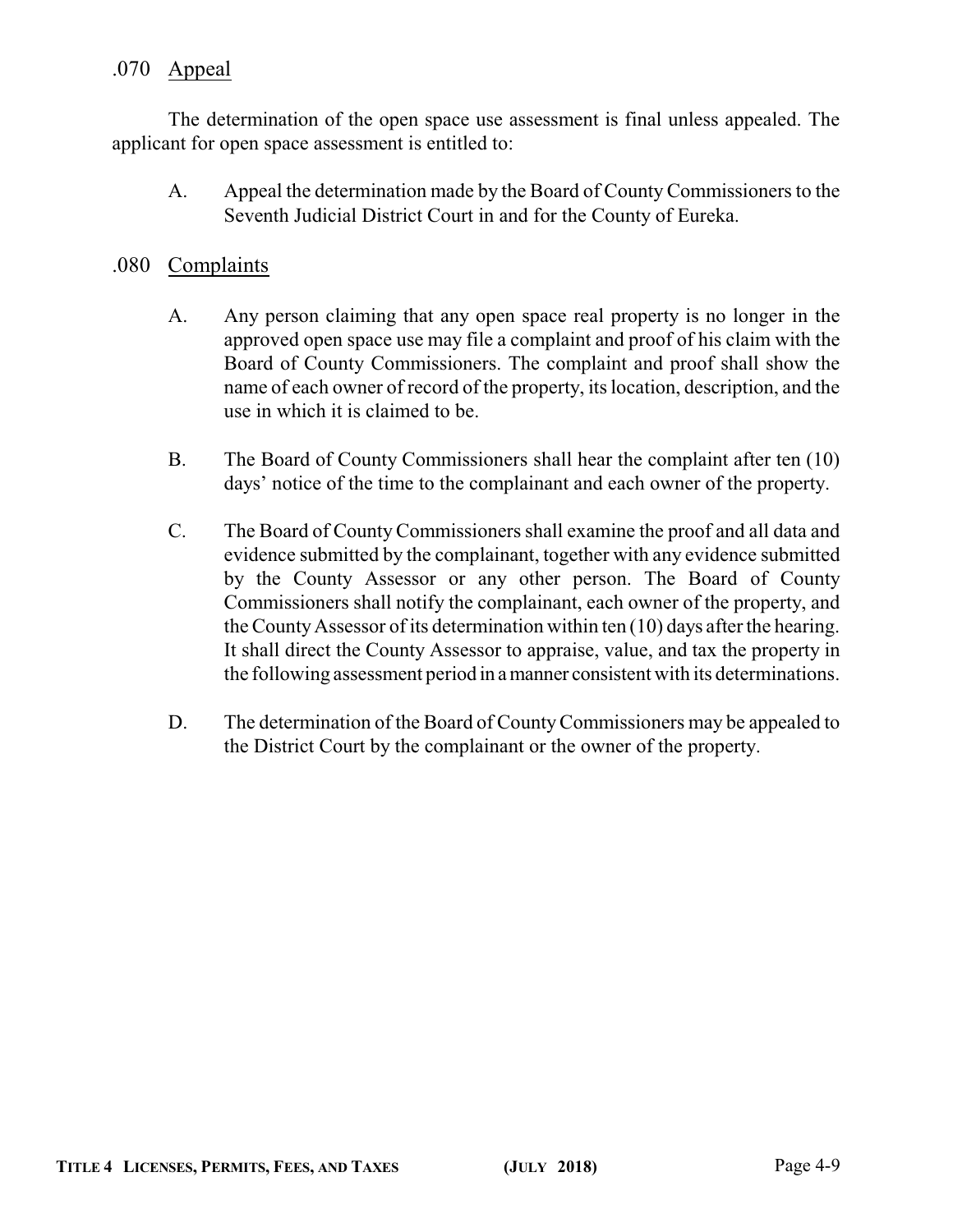### Chapter 20 - MOTOR VEHICLE FUEL TAX AND REGIONAL TRANSPORTATION COMMISSION

#### .010 Statutory authority

The County is authorized by N.R.S. Chapters 373 and 365 to enact this motor vehicle fuel tax and Regional Transportation Commission ordinance, and all aspects of those Chapters not inconsistent with the County's authority are hereby incorporated by this reference.

#### .020 Definitions

- A. Except where the context otherwise requires, the definitions given in this chapter shall govern.
- B. "Aviation fuel" means motor vehicle fuel specifically refined for use in the propulsion of aircraft, but does not include fuel for jet or turbine-powered aircraft.
- C. "Board" means the Board of County Commissioners.
- D. "Commission" means the Regional Transportation Commission.
- E. "Dealer" means every person who:
	- 1. Refines,manufactures, compounds, or otherwise produces aviation fuel or fuel for jet or turbine-powered aircraft and sells or distributes the same in this State.
	- 2. Imports aviation fuel or fuel for jet or turbine-powered aircraft into this State and sells or distributes it therein, whether in the original package or container in which it is imported or otherwise, or who uses the aviation fuel or fuel for jet or turbine-powered aircraft in this State after having imported the fuel.
	- 3. Having acquired aviation fuel or fuel for jet or turbine-powered aircraft in this State in the original package or container, distributes or sells it in the original package or container or otherwise, or in anymanner uses the fuel.
	- 4. Otherwise acquires in this State for sale, use, or distribution in this State aviation fuel or fuel for jet or turbine-powered aircraft with respect to which there has been no prior taxable sale, use, or distribution.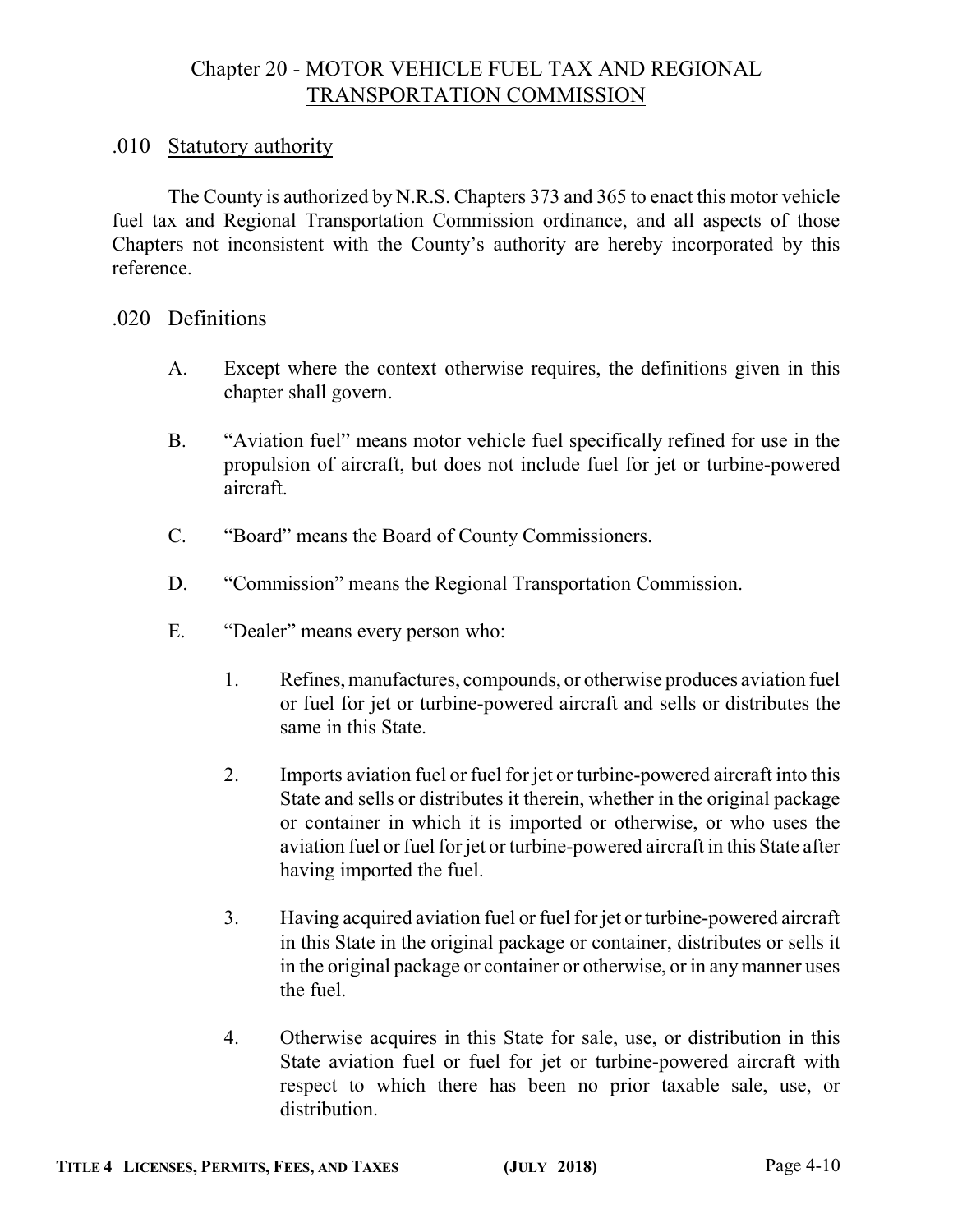5. "Dealer" does not include any person who imports into this State aviation fuel, fuel for jet or turbine-powered aircraft in quantities of five hundred (500) gallons or less purchased from another dealer who is licensed under this chapter and who assumes liability for the collection and remittance of the applicable excise tax to this State.

- F. "Department" means the Department of Motor Vehicles.
- G. "Exporter" means a person, other than a supplier, who receives motor vehicle fuel, other than aviation fuel, in this State and sells or distributes that fuel outside this State.
- H. "Fuel for jet or turbine powered aircraft" means any inflammable liquid other than aviation fuel used for the propulsion of aircraft having jet or turbine type engines.
- I. "Highway" means everyway or place of whatever nature open to the use of the public for purposes of surface traffic, including highways under construction.
- J. "Motor vehicle" means and includes every self-propelled motor vehicle, including tractors, operated on a surface highway.
- K. "Motor vehicle fuel" means gasoline, natural gasoline, casing-head gasoline, or any other inflammable or combustible liquid, regardless of the name by which the liquid is known or sold, the chief use of which in this State is for the propulsion of motor vehicles, motorboats or aircraft other than jet or turbinepowered aircraft. The term does not include kerosene, gas oil, fuel oil, fuel for jet or turbine-powered aircraft, diesel fuel, liquefied petroleum gas and an emulsion of water phased hydrocarbon fuel, as that term is defined in N.R.S. 366.026.
- L. "Person" includes a municipal corporation, quasi-municipal corporation, political subdivision, and governmental agency.
- M. "Petroleum ethanol mixture" means a fuel containing a minimum of ten (10) percent by volume of ethyl alcohol derived from agricultural products.
- N. "Rack" means a deck, platform, or open bay which consists of a series of metered pipes and hoses for delivering motor vehicle fuel from a refinery or terminal into a motor vehicle, rail car, or vessel.
- O. "Retailer" means:
	- 1. Any person, other than a dealer, who is engaged in the business of selling motor vehicle fuel or fuel for jet or turbine-powered aircraft; or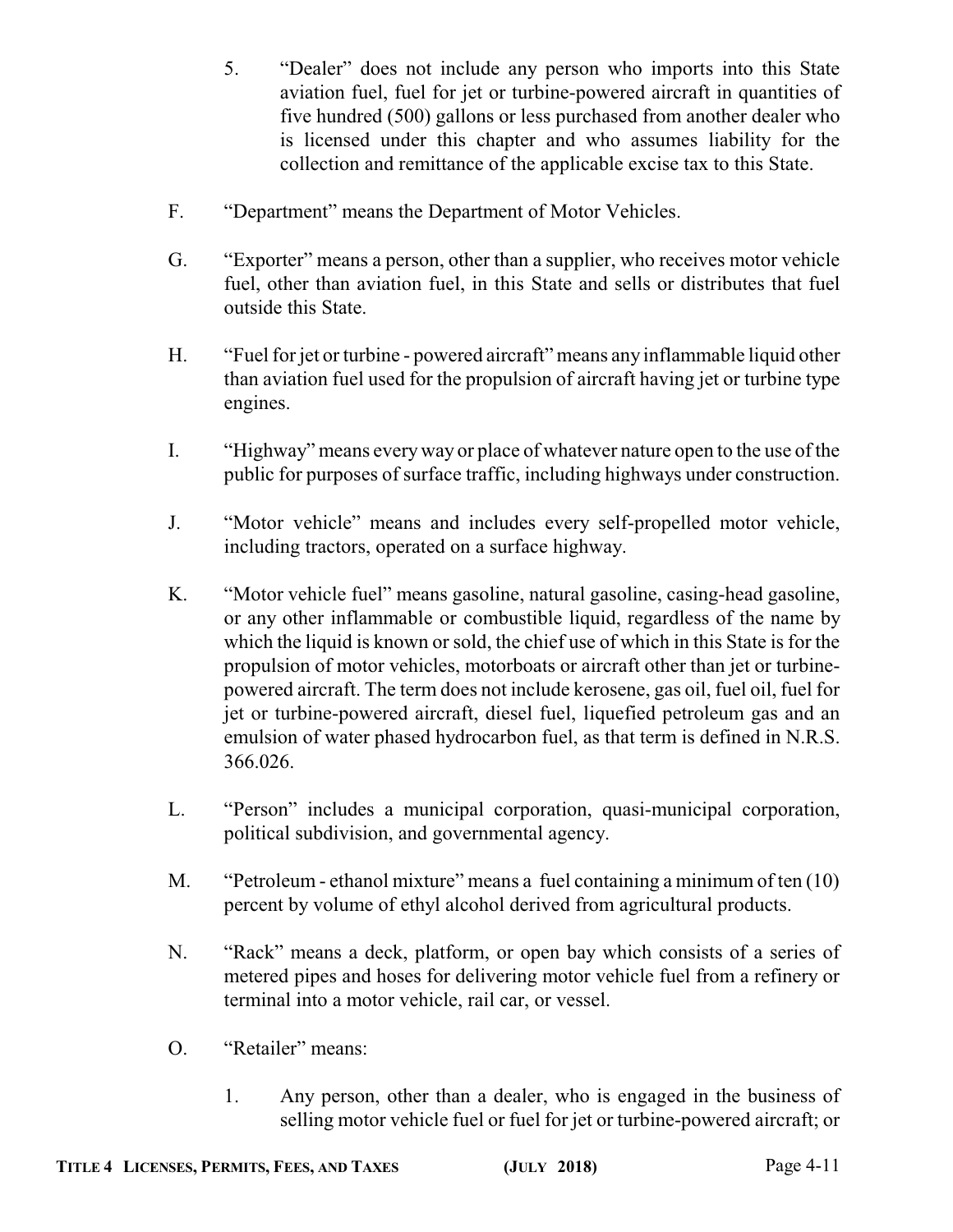- 2. Any person in the business of handling motor vehicle fuel, other than aviation fuel, who delivers or authorizes the delivery of fuel into the fuel supply tank or tanks of a motor vehicle that is not owned or controlled by him.
- P. "Supplier" means a person who:
	- 1. Imports or acquires immediately upon importation into this State motor vehicle fuel, except aviation fuel, from within or without a State, territory, or possession of the United States or the District of Columbia into a terminal located in this State;
	- 2. Otherwise acquires for distribution in this State motor vehicle fuel, except aviation fuel, with respect to which there has been no previous taxable sale or use; or
	- 3. Produces, manufactures, or refines motor vehicle fuel, except aviation fuel, in this State.
- Q. "Terminal" means a facility for the storage of motor vehicle fuel which is supplied by a motor vehicle, pipeline, or vessel and from which motor vehicle fuel is removed for distribution at a rack.
- R. Fuel deemed distributed means all motor vehicle fuel and fuel for jet or turbine-powered aircraft which is sold, donated, consigned for sale, bartered, used, or in any way voluntarily disposed of so as to terminate the ownership and possession thereof by the dealer, or any other person who imports such fuel owned by him, shall be deemed to be distributed under this chapter.

### .030 Commission - Creation

The Board of CountyCommissioners does hereby create the Regional Transportation Commission of the County.

### .040 Commission - Composition

The Commission shall be composed of representatives to be selected as follows:

- A. Two representatives to be selected from the Board of County Commissioners;
- B. One representative of the public, who is a resident of the largest town, if any, in the County.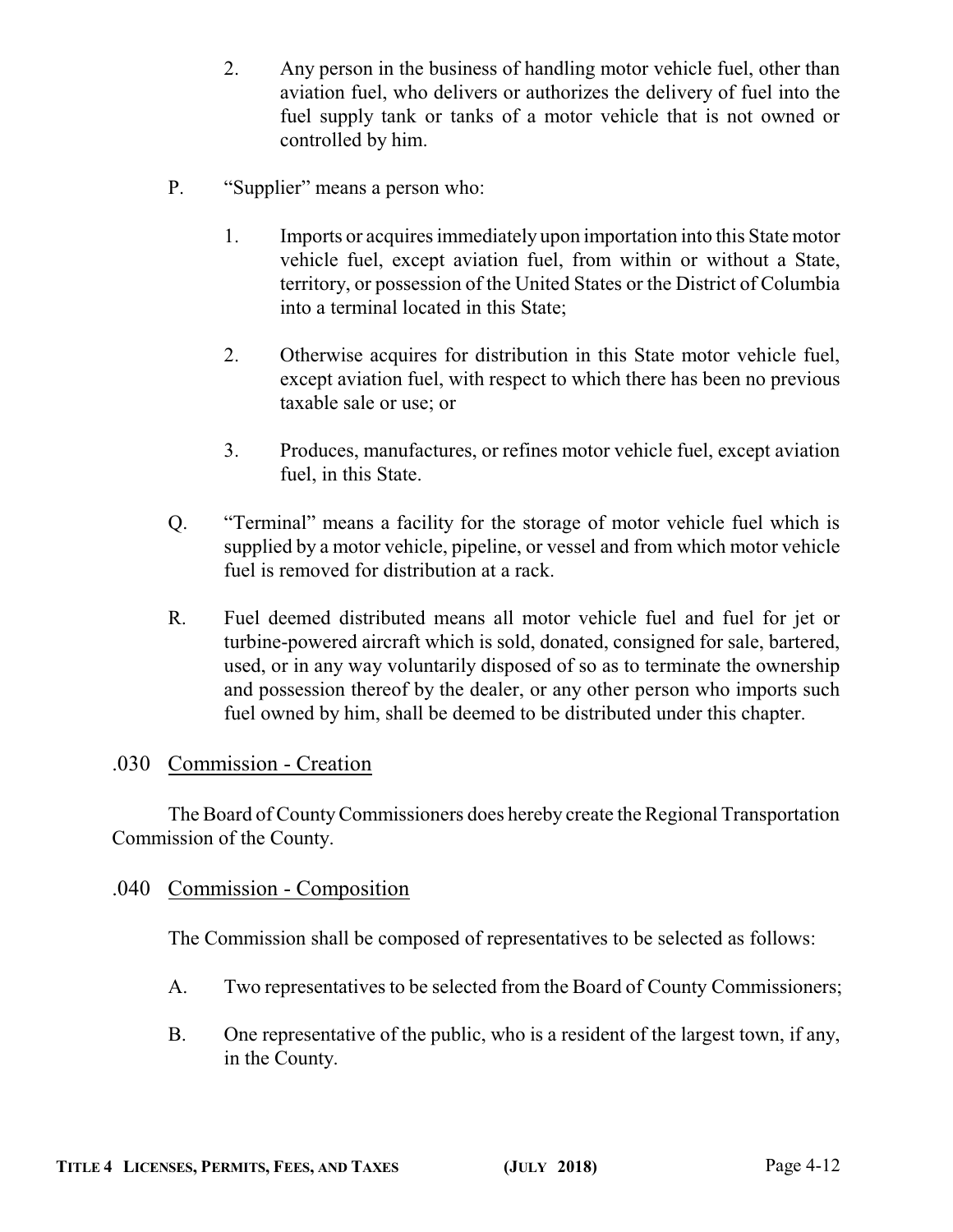### .050 Commission - Organization and terms

The first representatives shall be selected within thirty (30) days after passage of the ordinance codified in this chapter, and shall serve until December 31<sup>st</sup> of the next even numbered year. The successors of the first appointed representatives shall serve the terms of two (2) years and any vacancies shall be filled for the unexpired term.

### .060 Commission - Frequency of meetings

The Commission shall meet at such times and places as the members of the Commission may deem necessary and proper, but at least one (1) meeting shall be held once every three (3) months.

### .070 Commission - Powers and duties

The Commission shall exercise or perform only those powers and duties specifically granted to them and enumerated in Nevada Revised Statues, Chapter 373, and shall exercise or perform such powers and duties in the mode and manner set forth in the aforementioned chapter.

### .080 Commission - Action by majority

All decisions, acts, and resolutions of the Commission shall be by majority vote of its membership. A tie vote shall have the effect of no decision and no action shall be taken.

### .090 Imposition of additional excise tax

There is hereby imposed an additional excise tax of four (4) cents per gallon of motor vehicle fuel.

### .100 Adoption of N.R.S. Chapter 365 as amended

This ordinance hereby incorporates by this reference provisions identical to those contained in Chapter 365, except "Eureka County" as taxing agency is substituted for that of the "State" and an additional supplier's license is not required. All amendments to N.R.S. Chapter 365 subsequent to the date of enactment of this ordinance, and not inconsistent with N.R.S. Chapter 373, automatically become a part of this ordinance.

### .110 Contract with department

The Board shall continue to contract with the department to perform all functions incident to the administration or operation of this motor vehicle fuel tax ordinance, and at the time of passage of this ordinance no amendment of the contract is necessary or desirable.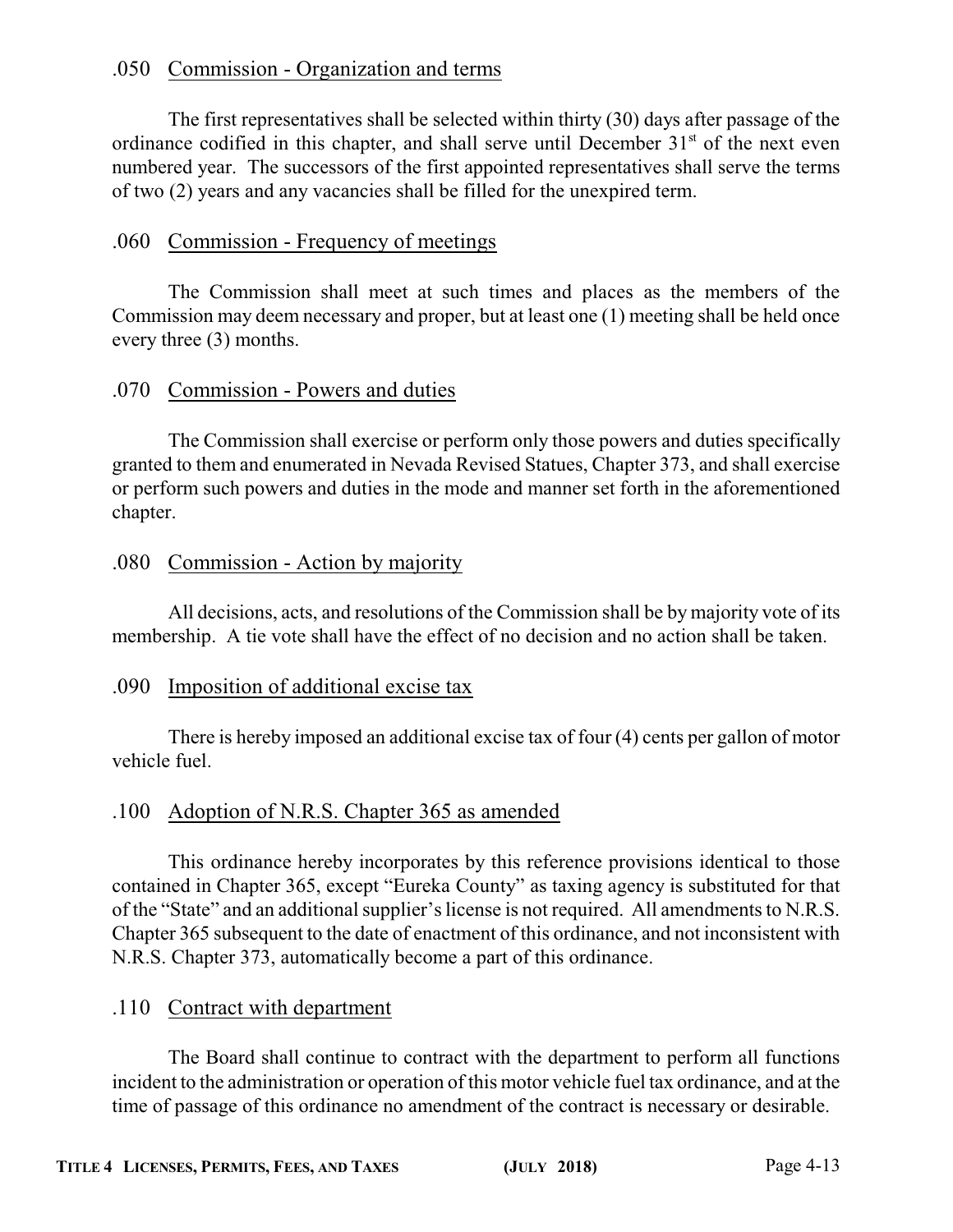### .120 Priority of projects

The Commission shall assist the Board with prioritizing road projects by taking into consideration the following:

- A. The relation of the proposed work to other projects already constructed or authorized to be constructed; and
- B. The relative need for the project in comparison with other proposed projects; and
- C. The money available for road projects.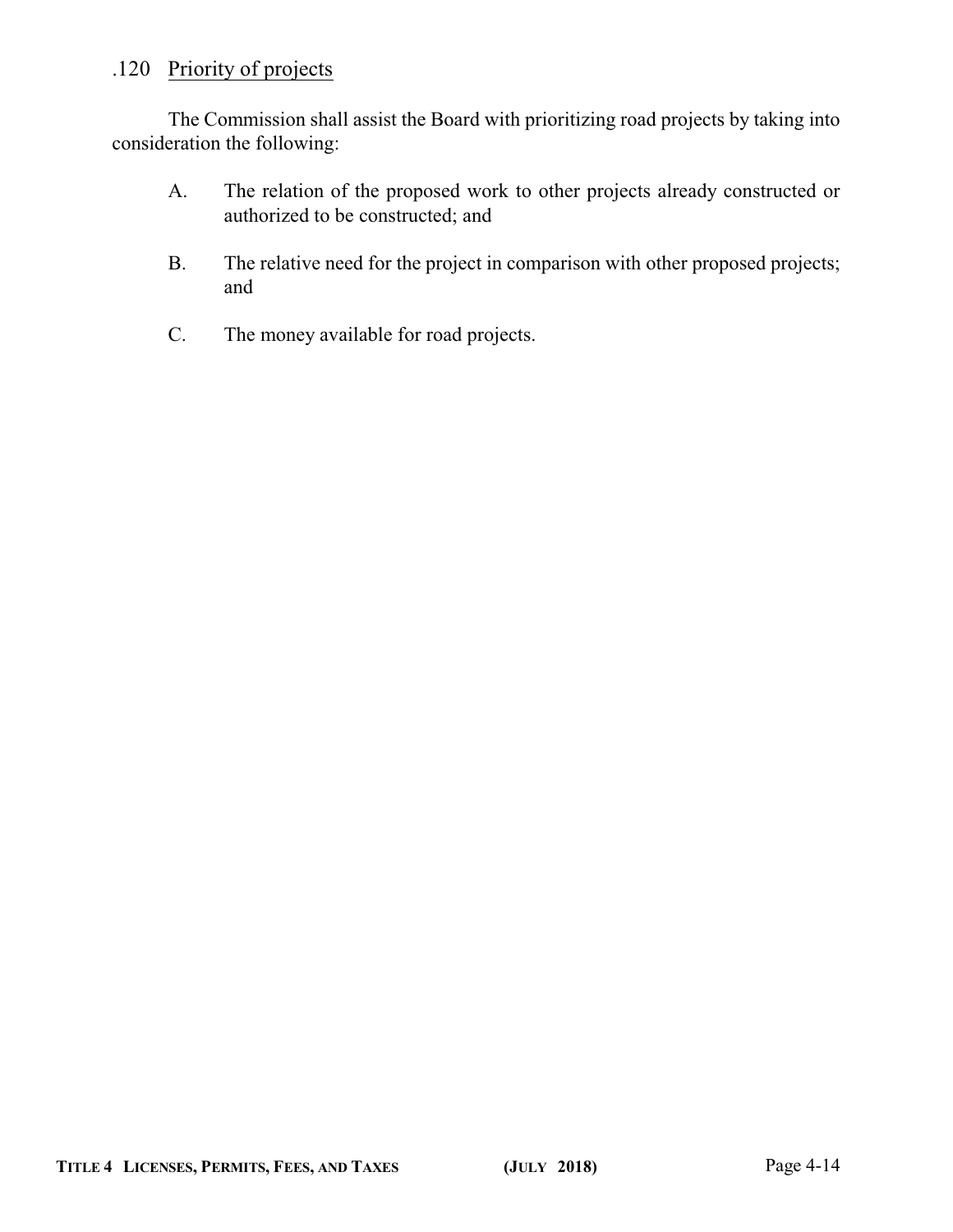### Chapter 30 - LIQUOR CONTROL CODE

#### .010 Definitions

Whenever used in this chapter, the following words shall have the meaning described in this section, unless the context clearly indicates a different meaning.

- A. "Board" means the Liquor Board of the County. Membership of the Board shall consist of the CountyCommissioners, the District Attorney or the Deputy District Attorney in the absence of the District Attorney, and the Sheriff of the County. The County Clerk shall act as ex-officio secretary to the Board.
- B. "Liquor license" means a license to sell packages, or by the drink, beer and liquor (referred to collectively as liquor) for consumption by persons on or off the premises, or for consumption at a special event at a designated location. A holder of a liquor license may conduct a special event with just three (3) days notice.
- C. "Minor" means a natural person, male or female, under the age of twenty-one (21) years.
- D. "Person" means a natural person, partnership, association, company, corporation, fraternal, civic or social clubs, and all other types of organizations.
- E. "Special event" means an event of limited duration that is non-recurring, and takes place at a specific location, that the Sheriff has been notified about in writing of where and when it will be held at least three (3) days in advance.
- F. "Single event license" means a license to sell in packages, or by the drink, liquor for consumption at a special event at a designated location for one time only. In order to conduct a special event under a single event license the same investigation as is required for a liquor license must be conducted, and the Sheriff must be notified and allowed at least ten (10) full working days to conduct the investigation.

### .020 License required - Exceptions

It is unlawful for any person to sell, offer for sale, keep for sale, serve, give away, furnish, or distribute, or cause or permit to be sold, offered or kept for sale, served, given away, furnished, or distributed, any kind of liquor in the County, unless such person has first applied for, paid all license fees for, received, and is the holder in good standing of the proper license required by this chapter; provided, however, that this section shall not apply to the following: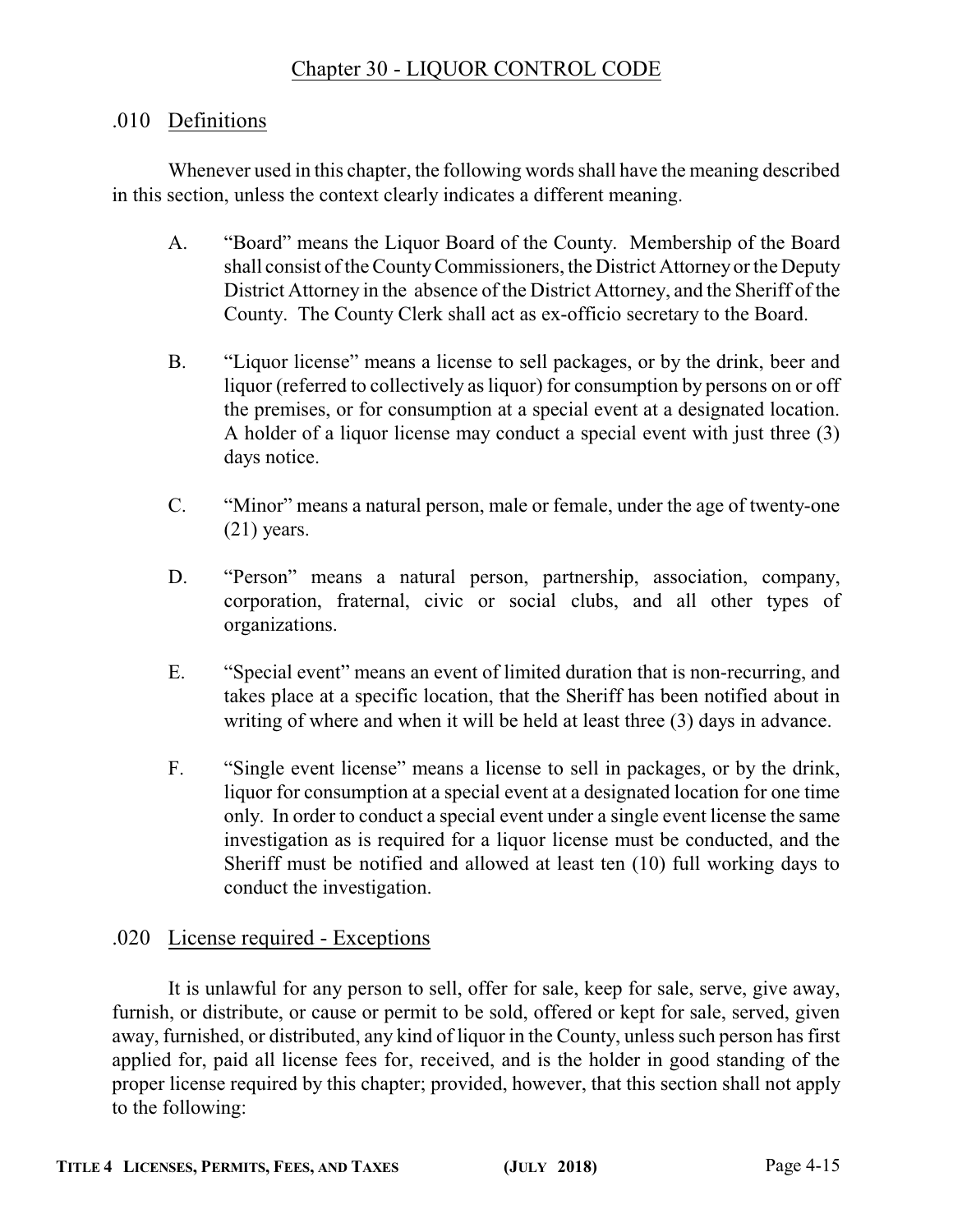- A. Liquor served by a private family in its home or as a part of its family or social life;
- B. The use of liquor for sacramental purposes by any duly ordained minister;
- C. The use, sale, or dispensing of liquor by any doctor, apothecary, or pharmacist who uses alcohol or liquor for or in compounding medicine or for medicinal or scientific purposes;
- D. The employees of a person who holds a valid, unexpired license pursuant to this chapter, while acting within the course of employment.

### .030 License application - Information required

An application for the license required by this chapter shall be made to the Sheriff and filed with the Board. Each application shall:

- A. Be made on such form as the Board shall prescribe;
- B. Include the name, tax identification number, sales tax number, and address of the applicant, who shall be all persons having an interest in the business to be licensed;
- C. Specify the location for which the license is sought and the name of the owner or owners of the premises where the business is to be operated;
- D. Be supplemented by such additional information or documents as the Board shall request from the applicant at any time, it being the duty of the applicant to supply all such matter;
- E. Be accompanied by the quarterly license fee, or, in the case of a single events license, the entire fee, which license deposit shall be returned by the Sheriff to the applicant in the event the application is denied;
- F. Be accompanied by a non-refundable investigation fee;
- G. Be signed and verified by all persons who shall conduct or have any interest in the business activities for which a license is required. In the case of corporations, clubs, or organizations with members, the application shall be verified by its president or secretary or the person who shall actively manage or conduct the business or activity for which a license is required; and
- H. Contain a statement that if such application is approved and a license issued, it will be accepted by the applicant subject to the terms, conditions, and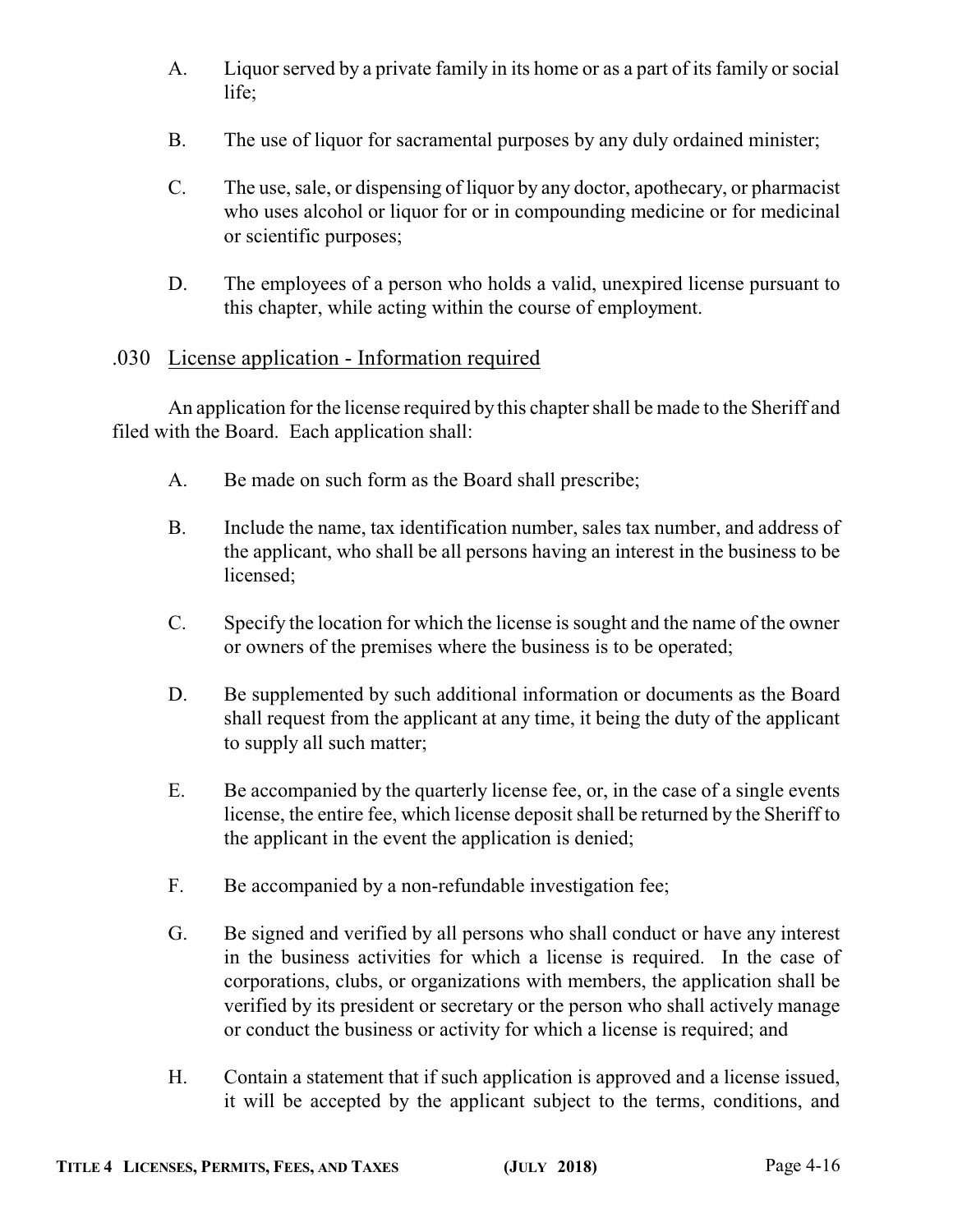provisions of this chapter, and such other rules and regulations as may at any time hereafter be adopted or enacted by resolution or ordinance of the Board.

### .040 License application - Investigation

The Sheriff shall cause an investigation to be made of the moral character and business responsibility of the person or persons applying for a license, and of all persons who will be interested in the business for which a license is required, and in case of a corporation, its officers, directors, stockholders, and the person or persons who shall have the management of the business for which, or in connection with which, the license is desired, together with an investigation of the location of the proposed place of business, and of such other matters as may be necessary to the protection ofthe public good, welfare, safety, health, and morals of the inhabitants of the County. Upon completion of the investigation, the Sheriff shall render a report of the investigation to the Board. The Sheriff shall have no less than ten (10) full working days to conduct an investigation.

### .050 License investigation - Character and business responsibility

- A. No license shall be issued to any person unless such person has an established place of business, or a specific location (such as a booth or cart), for operation within a zone or area permitting such type of business, activity, or license. Each licensee must also be a person of good moral character and satisfactory business responsibility. In the event the applicant is a corporation or association, the officers, directors, managing agent and all persons who shall be active in the conduct of the business for which a license is required must be persons of good moral character and satisfactory business responsibility.
- B. No license shall be issued to any person who has within ten (10) years from the date of the application been convicted of a felony involving moral turpitude. In the case of any such conviction occurring after the license has been issued, the license may immediately be revoked.
- C. No person shall work or be employed in or in connection with the liquor business of a licensee who has been, or during employment is, convicted of a felonyinvolving moral turpitude, unless the Board approves such employment. If the licensee fails to discharge such employee upon request by the Board, the license may be revoked.

### .060 License application - Approval or denial

- A. The Board shall approve or deny applications by majority vote. The Board may deny any application for cause.
- B. The Board shall have the right to determine where and under what conditions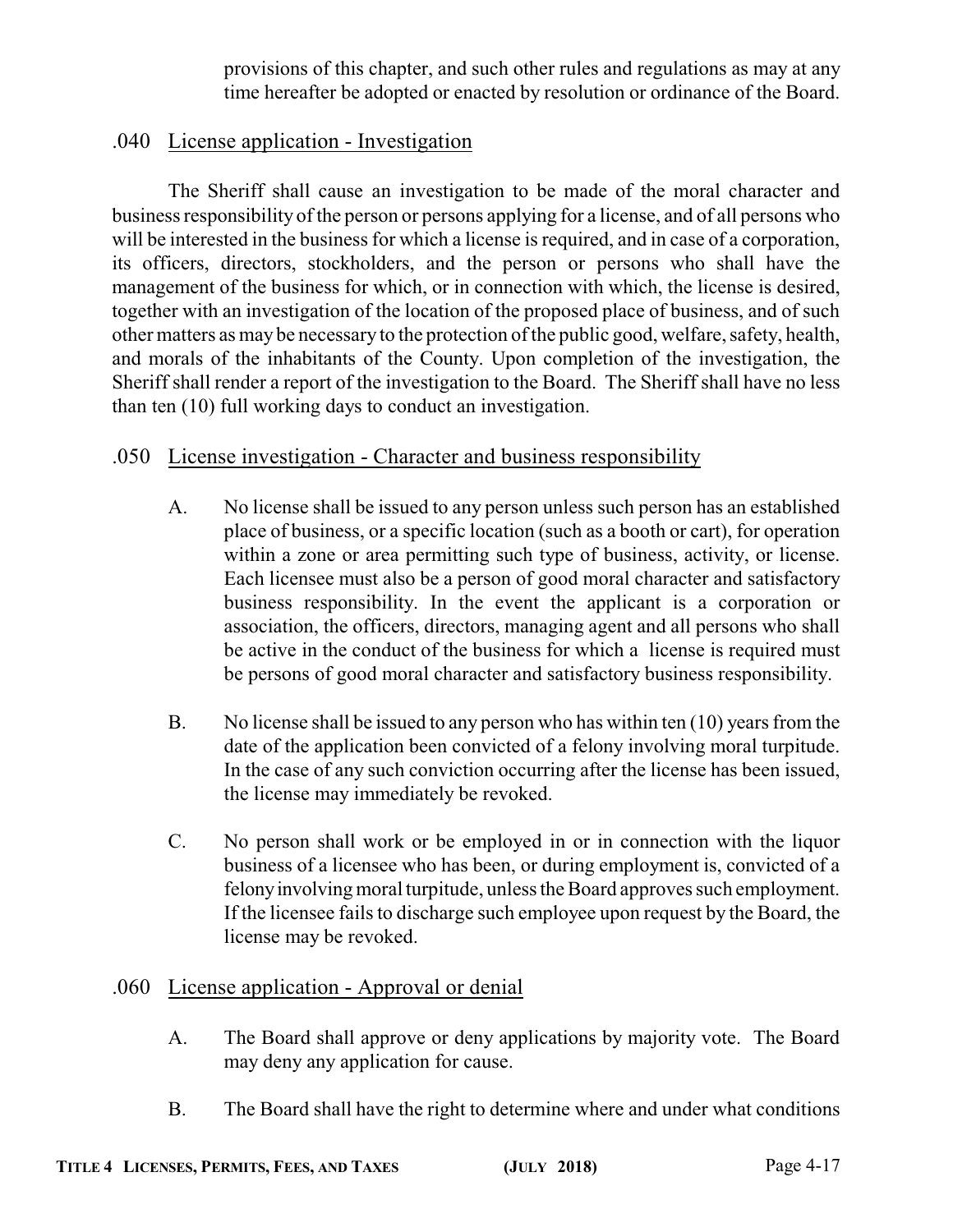liquor may be sold, served, given away, or distributed within the County.

C. If an application is denied by the Board, the Sheriff shall return the license fee (less the non-refundable investigation fee) to the applicant. If the Board approves an application, the Board shall authorize the County Auditor to issue such license upon full payment to the Sheriff in advance of all license fees then required by this chapter. The license shall not be effective until issued and delivered to the applicant.

### .070 License - Issuance and contents

- A. The license shall set forth the following:
	- 1. The name of all persons to whom it is issued;
	- 2. The amount of license fee paid;
	- 3. The location for which the license issued;
	- 4. The date of commencement which will be the last day of the quarter year in which it was granted, subject to revocation, cancellation, suspension, restriction, and conditioning, pursuant to this chapter;
	- 5. That the license is granted subject to the provisions of this chapter.
- B. The license shall be for one quarter unless stated otherwise, subject to the provisions of this chapter, and shall be signed by the Auditor, Treasurer and Sheriff and the seal of the County affixed.
- C. Subject to all provisions of this chapter, if at the end of a quarter a licensee holds a valid, unexpired license which has not been revoked, canceled, suspended, restricted, or conditioned, such licensee may renew its license for the next quarter without application to the Board by timely payment of the required license fees and penalties, if any, within the time specified in this chapter. Such renewal license shall be on the same terms and conditions as the original license and subject to all provisions of this chapter as if granted after application to the Board.

### .080 License issuance - Bonding or other special requirements

The Board may, as a condition to an issuance of a license, require a bond, certificate of deposit, or other assurance of financial responsibility. This provision shall not apply to licensees heretofore licensed by the Board unless the license lapses and is not regularly renewed.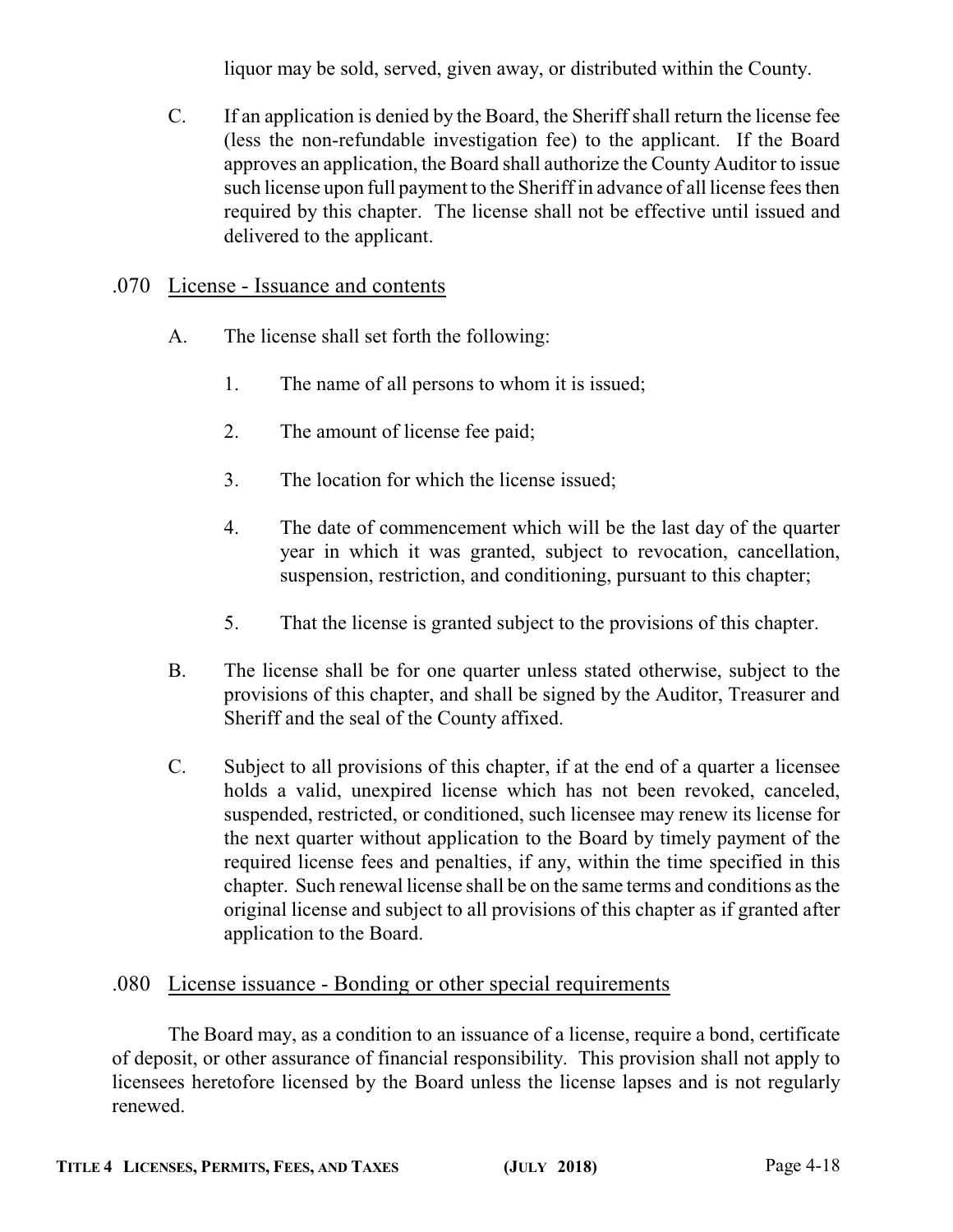### .090 License - Posting - Transferability

Each license shall:

- A. Be posted in a conspicuous place in the location for which it was issued;
- B. Be nontransferable;
- C. Be authority for the persons specifically named as licensees to transact the business or activity licensed thereunder.

### .100 Right to refuse service

Each licensee shall have the following notice posted at the location in such manner as to be clearly observable by customers:

#### NOTICE TO CUSTOMERS

The owner or salesperson of this premises has the absolute right to refuse to sell or serve alcoholic beverages to anyone who appears to be under the influence of alcohol to such an extent that he or she is unable to exercise care for their own health or safety or the health or safety of others.

#### EUREKA COUNTY LIQUOR BOARD

### .110 Fee schedule

- A. The term "quarter" as used in this chapter shall mean one–quarter of the year, the quarters to begin respectively January 1<sup>st</sup>, April 1<sup>st</sup>, July 1<sup>st</sup>, and October 1<sup>st</sup> of each year. No refunds of any portion of a quarterly license fee shall be made.
- B. The following is the schedule of fees to be paid for licenses and in connection with licenses:

| Liquor License            | \$30.00 per quarter                     |
|---------------------------|-----------------------------------------|
| <b>Special Events Fee</b> | \$25.00 per quarter                     |
| Investigation Fee         | \$50.00 (non-refundable)                |
| Single Event License      | \$75.00 (Investigation Fee plus Special |
|                           | Events Fee)                             |

These fees may be changed by resolution from time to time by the Liquor Board.

C. Liquor license fees shall be due and payable to the Sheriff January  $1<sup>st</sup>$ , April 1<sup>st</sup>, July 1<sup>st</sup>, and October 1<sup>st</sup> of each year. Any liquor license fee which has not been paid on or before the fifth day of the month in which it becomes due,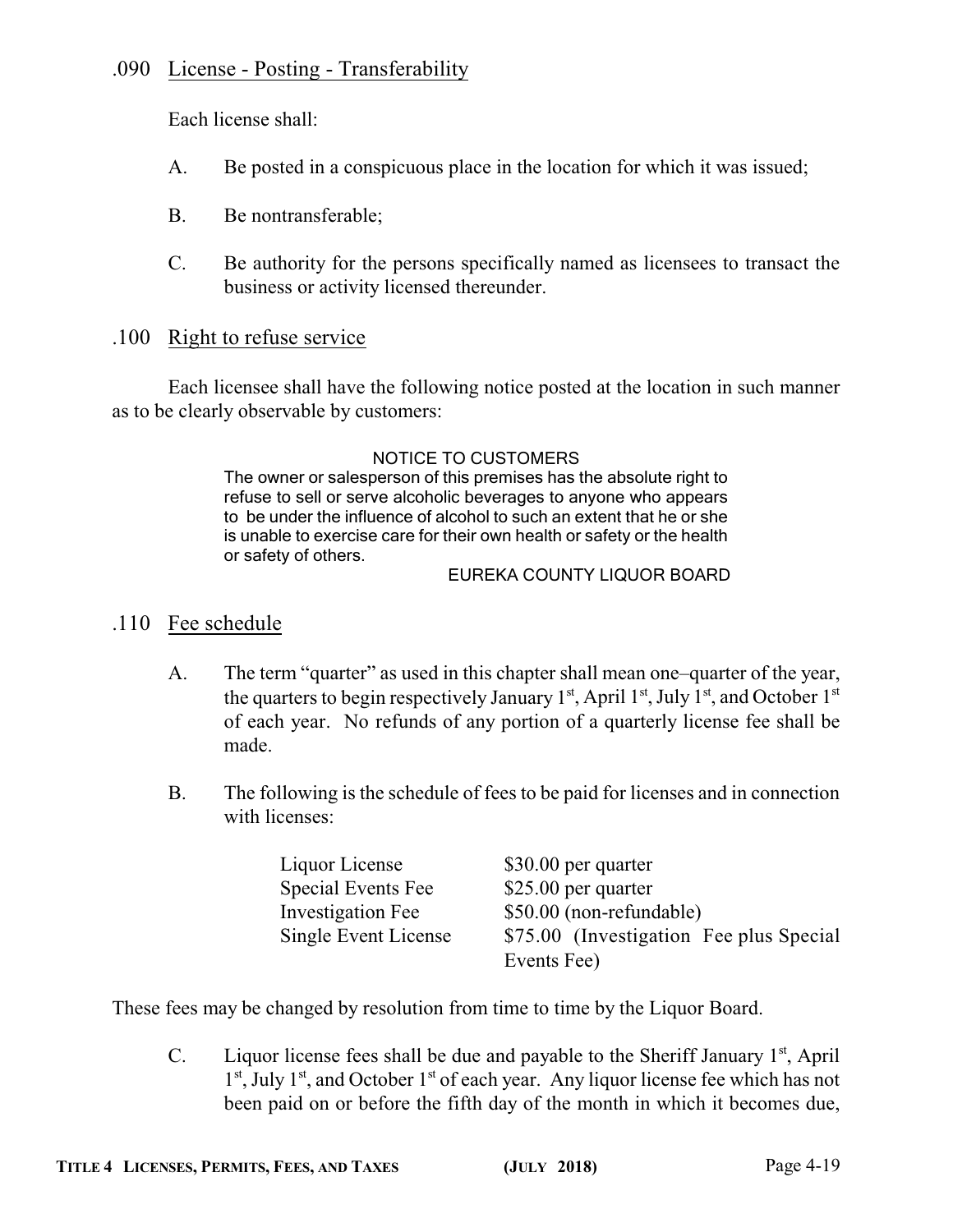shall be increased by a penalty of ten (10%) percent which shall be added to the fee and collected with the fee prior to issuance of any license hereunder. If the license fee and penalty have not been paid on or before the fifteenth  $(15<sup>th</sup>)$  day of the month in which the license fee becomes due, any rights to renew a license without application to the Board shall be forfeited and shall forthwith terminate at 4:00 p.m. at the Office of the Sheriff on the fifteenth  $(15<sup>th</sup>)$  of such month, and at such time the liquor business to which the delinquent license fee relates shall forthwith close and cease operation if still in operation at that time. This provision shall not be construed to permit the operation of any business to which this chapter applies for any length of time whatever without having in full force and effect a proper license with all fees therefor fully paid; nor shall it be construed to extend the expiration date of any license, nor to prevent the Board from taking any action to revoke, cancel, suspend, restrict, or condition the license for any reason, including nonpayment of fees.

### .120 License - Hearing upon complaint and authority to cancel or suspend

- A. The Board may, upon its own motion, and shall upon the verified complaint in writing of any person, investigate the action of any licensee under this chapter and shall have power to cancel, temporarily suspend for such a period of time as they deem advisable, or permanently revoke a license, or place such restrictions and conditions upon a license as they shall deem necessary or advisable, for any one of the following acts or omissions:
	- 1. The failure to make timely payment of license fees and penalties or either of them; provided, however, no action by the Board shall be necessary in the event of nonpayment of license fees and penalties on or before the fifteenth  $(15<sup>th</sup>)$  day of the month in which they came due as provided in this chapter; or
	- 2. The misrepresentation of anymaterial fact by the applicant in obtaining a license under this chapter; or
	- 3. If any one of the licensees named in a license violates or causes or permits to be violated any of the provisions of this chapter; or
	- 4. If any manager, bartender, agent, servant, officer, or employee of a licensee violates or causes or permits to be violated any of the provisions of this chapter while acting in any way in connection with the licensee's business; or
	- 5. If any one of the licensees named in a license commits any act which would be sufficient ground for the denial of an application by such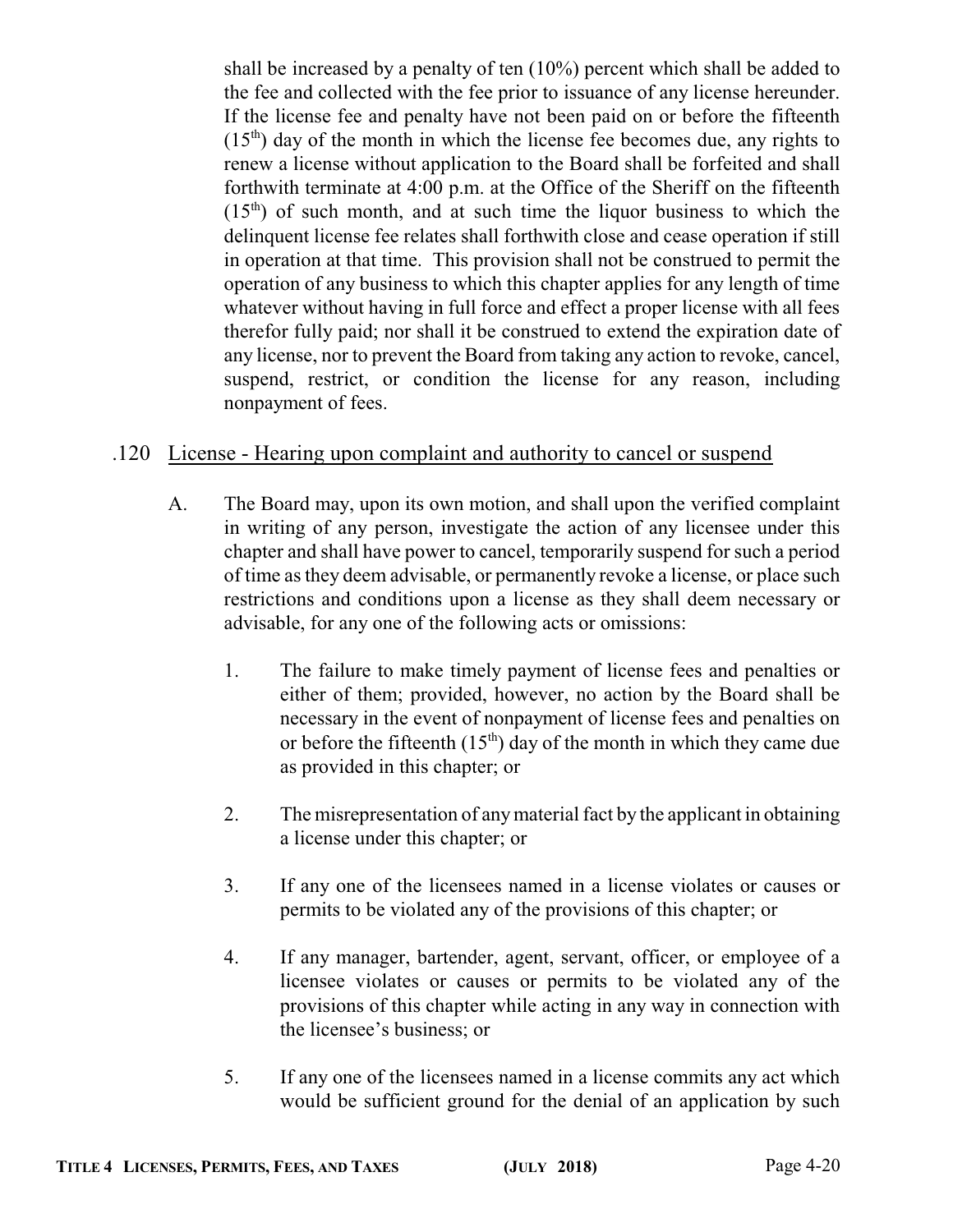licensee for a license under this chapter; or

- 6. If any one of the licensees named in a license or any manager, agent, bartender, servant, officer, or employee of a licensee refuses to permit any peace officer of the Eureka County Sheriff's Office to visit and reasonably inspect every part and portion of the licensee's premises open to the public; or
- 7. If any one of the licensees named in a license violates any of the agreements, conditions, or terms contained in the application for a license, this chapter or the license issued pursuant hereto; or
- 8. If any one of the licensees named in a license violates or causes or permits to be violated any ordinance of the County or any law of the State or of the United States of America regulating the sale, serving, or dispensing of liquors.
- B. Except in cases of the automatic cancellation or revocation of a license, upon the filing with the Board of a verified complaint, charging a licensee with the commission within one (1) year prior to the date of filing the complaint, of any act or omission which is cause for cancellation, suspension, revocation, restriction, or conditioning of a license, the Board forthwith shall issue a letter directing the licensee within five (5) days after service thereof upon the licensee, to appear by filing with the Board the licensee's verified answer to the complaint showing cause, if any the licensee has, why his license should not be cancelled, suspended, revoked, restricted, or conditions placed thereon. Service of the citation with a copy of the complaint shall be made upon the licensee by certified mail or personal delivery. Failure of the licensee to answer within the time specified shall be deemed an admission by the licensee of the commission of the act or acts or omissions charged in the complaint and a waiver of all defenses the licensee may have to such charges. Upon such failure to answer, the Board shall revoke the license and shall give notice of such revocation by mailing a copy thereof, by United States mail in a sealed envelope with postage thereon fully prepaid, addressed to the licensee at the latest address of record in the office of the County Clerk.
- C. Upon the filing of an answer by the licensee, the Board shall fix the time and place for a hearing and give the licensee and the complainant not less than two (2) days notice thereof. This notice may be served by depositing in the United States mail a copy of the notice enclosed in a sealed envelope with postage thereon fully prepaid, addressed to the licensee and to the complainant, respectively, at their latest address of record in the Office of the CountyClerk, or by any other reasonable means, including by fax. With the notice to the complainant there shall be attached to or enclosed a copy of the answer. If either party has appeared by an attorney, notice shall be given to the attorney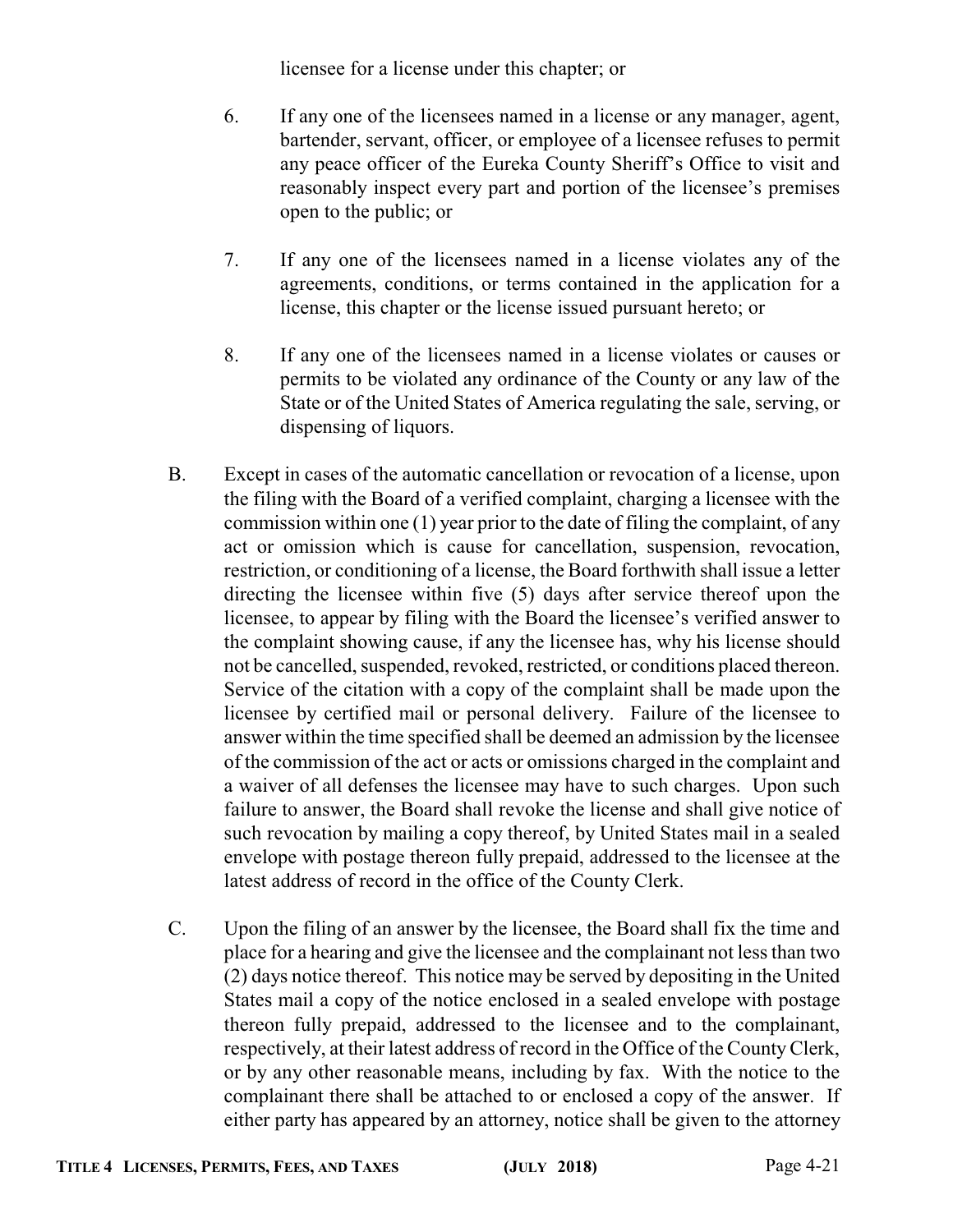instead of to the party. In the event the County, the Board, the Sheriff, or any other representative acting by or on behalf of the County is the complainant, the notices to and service of answer upon the complainant herein called for shall be dispensed with.

- D. At the hearing the complainant and the licensee may appear in person or by attorney, or both, and present relevant evidence and witnesses. After the hearing is concluded and the matter submitted, the Board shall, within a reasonable time after such submission, render its decision, which must be made by the vote of a majority of all of the members of the Board. If the decision of the Board is that the charge set forth in the complaint has been established, the Board shall do one or more of the following:
	- 1. Revoke or cancel the license;
	- 2. Suspend the license for such a period of time as the Board deems advisable;
	- 3. Place such restrictions upon the license, the licensee, and/or the licensee's place of business as the Board deems advisable;
	- 4. Make the license and the continued force and effect thereof conditioned upon such terms as the Board shall deem advisable.

If, in the opinion of a majority of all the members of the Board, the charges set forth in the complaint have not been established, or proved, they shall dismiss the complaint.

E. The Board may, upon stipulation of the complainant and the licensee, shorten or extend the times for notices, pleading, and hearings.

### .130 License - Summary suspension

Notwithstanding any other provisions of this chapter, the Board has the right and power to suspend summarily any license issued pursuant to this chapter in cases appearing to it to be of an aggravated or flagrant violation of this chapter, or of the laws of Nevada relating to liquors; provided, however, that the Board shall not summarily suspend any license unless the Board finds that such action is immediately necessary for the preservation of public health, welfare, safety, and morals of the inhabitants of the County. Such order of suspension shall remain effective until further order of the Board of final disposition of the charges upon which the order is based. In the event of a suspension without prior notice, every licensee shall immediately be given notice in writing of the reason or reasons for such suspension, which shall include a specification of the acts or omissions alleged against the licensee. The licensee shall be given an opportunity to be heard at a meeting of the Board at which hearing the licensee may appear in person, or by attorney, or both, and present a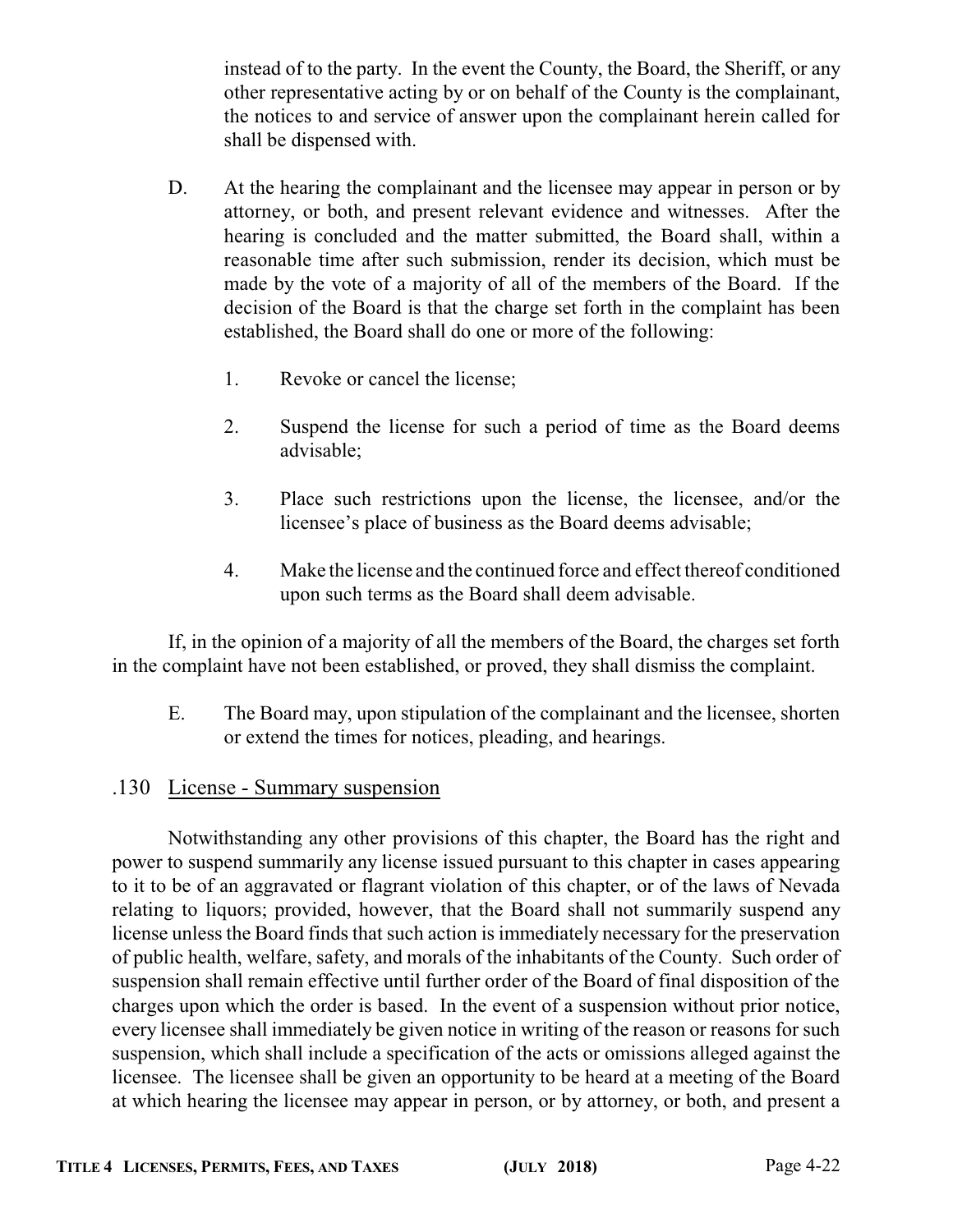reasonable number of witnesses to show cause, if any there be, why the license should not be revoked.

### .140 License - Reinstatement

When, in the opinion of the Board, a licensee has shown proper cause, the Board may reinstate any license which has been previously cancelled or suspended and may remove, change, or modify all or any restrictions or conditions which have been set pursuant to this chapter.

### .150 Lighting requirements

At all times while any premises licensed hereunder is open for business the interior lighting therein shall be sufficient to make easily discernible upon immediately entering the main entrance the appearance and conduct of all persons and patrons in that portion of the premises where liquor is sold, served, delivered, or consumed. In no event shall the intensity of such interior lighting be less than one footcandle power light, when measured at a point thirty (30) inches from the floor, wherever persons and patrons are sitting or standing within the premises.

### .160 Minors - Sale prohibited

- A. It is unlawful for any licensee or any bartender, manager, agent, or any other person employed by a licensee to sell, serve, give away, furnish, or dispense any kind of liquor to any minor. For the purpose of this section, a person shall be deemed to be employed by a licensee if he purports to have the authority to make sales, whether actually receiving a wage or not.
- B. In any prosecution or proceeding for the suspension or revocation of any license based upon a violation of subsection A of this section, proof that the licensee or his agent or employee, demanded and was shown, immediately prior to furnishing any liquor to a person under the age of twenty-one (21) years, bona fide documentary evidence of majority and identity of such person issued by a federal, state, county, or municipal government, or subdivision or agency thereof, including, but not limited to, a motor vehicle operator's license, a registered certificate issued under the Federal Selective Service Act, or an identification card issued to a member of the Armed Forces, is a defense to the prosecution, or proceeding for the suspension or revocation of any license.
- C. In all cases where any licensee, or any person employed by any licensee, demands and is shown the documentary evidence of majority and identity specified in subsection B of this section, the licensee shall, at the time of being shown the documentary evidence make a written record of at least the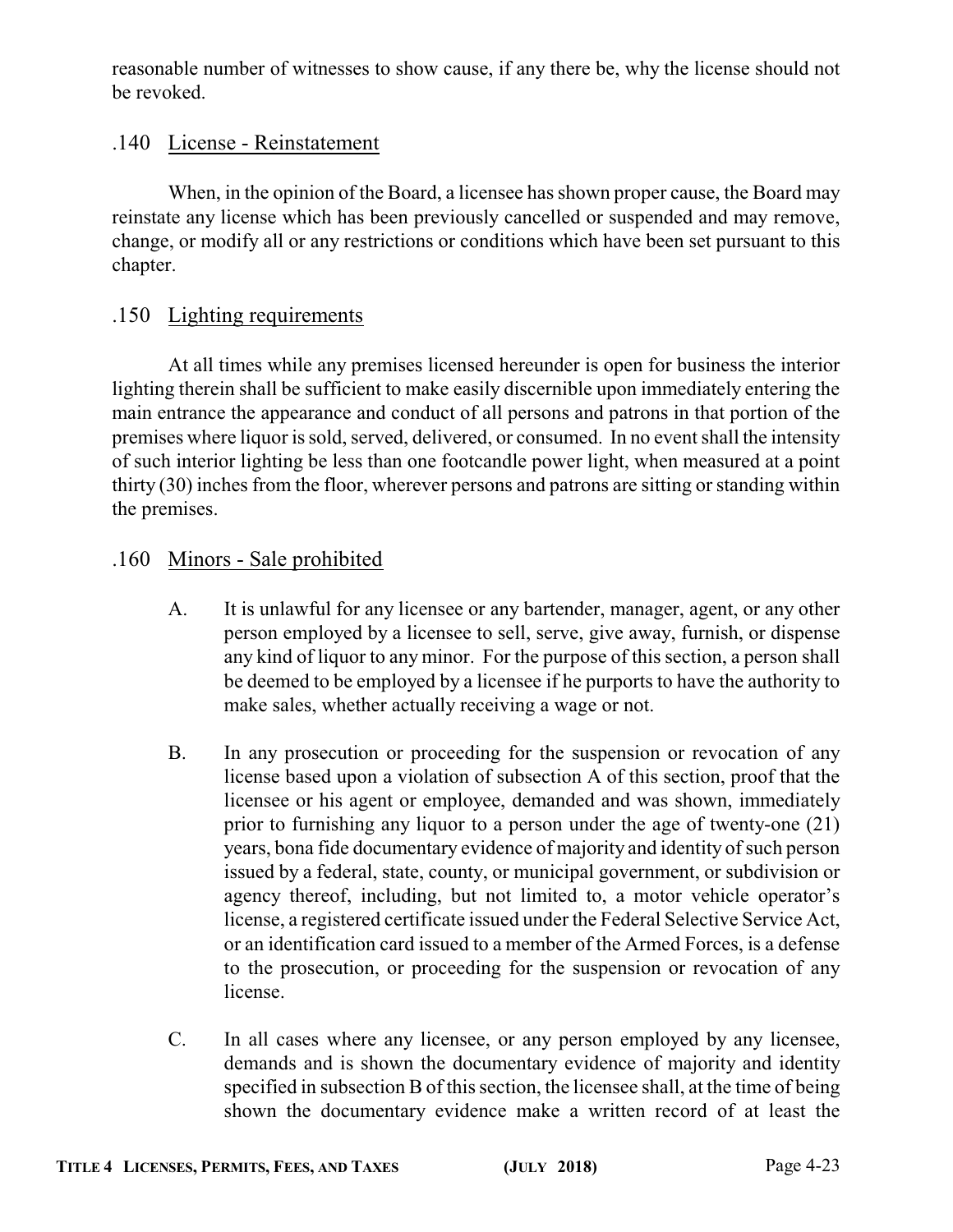following information appearing on the identification document shown, which record shall be retained and reserved by the licensee for one year thereafter: the type of card or evidence shown, the government or subdivision or agency thereof issuing the document, the serial or identification number of the document, and the person's full name, age or birth date, and description as it appears on the identification card.

### .170 Minors - False identification prohibited

It is unlawful for any person to falsely represent his or her age for the purpose of obtaining intoxicating liquor from any person within the County.

### .180 Minors - Possession prohibited

Except as provided in this chapter it is unlawful for any minor to have in his or her possession, within the County, any intoxicating liquor of any type or kind.

### .190 Minors - Consumption prohibited

Except as provided in this chapter, it is unlawful for anyminor to consume, within the County, any intoxicating liquor of any type or kind.

### .200 Minors - Employment prohibited

Except as provided in this chapter it is unlawful for any licensee to employ any person under the age of eighteen (18) years to sell or handle any liquor of any kind, or to permit any person under that age to handle intoxicating liquor in licensee's place of business in anyway.

### .210 Minors - Possession prohibited - Exceptions

The terms "possess," "purchase," "obtain," "receive," "consume," or "be in consumption of," " sell," "handle," "serve," "transport," "deliver," or "give," as used in this chapter to control possession of intoxicating liquor by minors shall not apply to:

- A. Possession or consumption for an established religious service;
- B. Possession or consumption in a private place in the presence of the minor's parent, spouse, or legal guardian who is twenty-one (21) years of age or older. The term "private place," for the purpose of this subsection, means premises not accessible to the general public or to any semipublic group or organization other than a group consisting primarily of relatives of the minor within the fifth degree of consanguinity;
- C. Possession or consumption in accordance with a prescription properly issued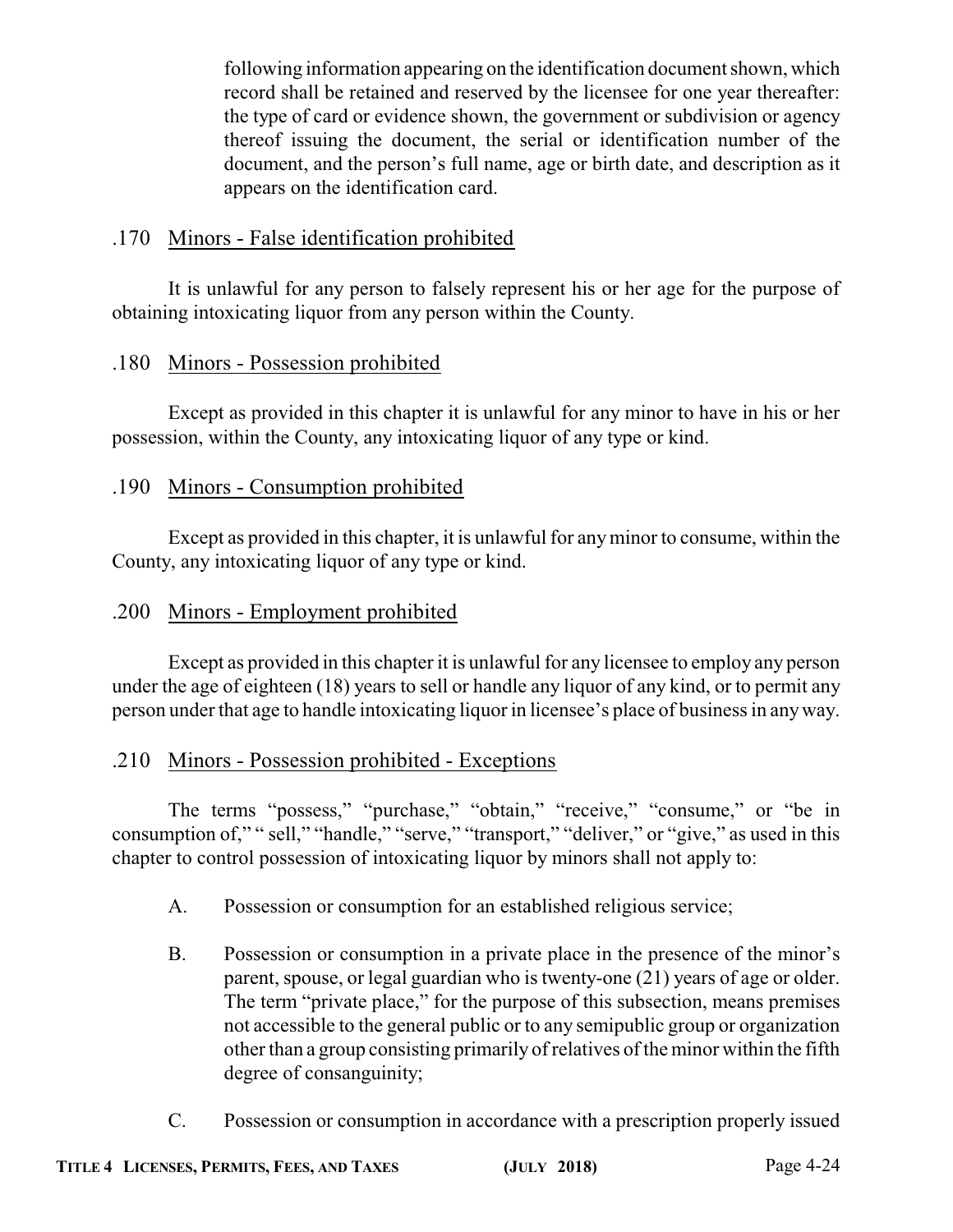by a person statutorily authorized to issue prescriptions;

- D. The selling, handling, serving, or transporting of intoxicating liquor by a person eighteen (18) years of age or older in the course of his or her lawful employment by a licensee, except that no person less than twenty-one (21) years of age may be employed as a bartender;
- E. Stocking of shelves, boxing, or bagging in the regular course of employment of any minor by a grocery store, supermarket, or shopping center licensee; or
- F. Clearing of empty glasses or containers from restaurant tables in the regular course of employment of any minor by a licensee.

### .220 Minors - Intoxication prohibited

No minor may be under the influence of intoxicating liquor nor have 0.08 percent or more by weight of alcohol in his/her blood or breath within the County, at any time, with any person.

### .230 No adult to permit minor to become intoxicated

Notwithstanding provisions of this chapter permitting minor's parents, spouse, or legal guardian who is twenty-one (21) years of age or older to allow a minor to possess or consume intoxicating liquor under certain conditions, it is unlawful for any such parent, spouse, or guardian, or any other person to permit or enable a minor to become intoxicated, or to permit or enable a minor to consume intoxicating liquor while intoxicated.

### .240 Minors - Loitering prohibited

- A. Except as provided in this chapter, it is unlawful for any minor to spend time in or remain in the bar area of any premises of licensees hereunder where intoxicating liquors of any kind are sold or served, or in the gaming area of any establishment.
- B. Except as provided in this chapter, it is unlawful for any licensee under this chapter, or the bartender, manager, agent or any other employee of any licensee, to knowingly allow or permit any minor to remain in the bar area(s),  $cocktail$  lounge $(s)$ , or gaming area $(s)$  of the premises of the licensee where intoxicating liquor of any kind is sold or served.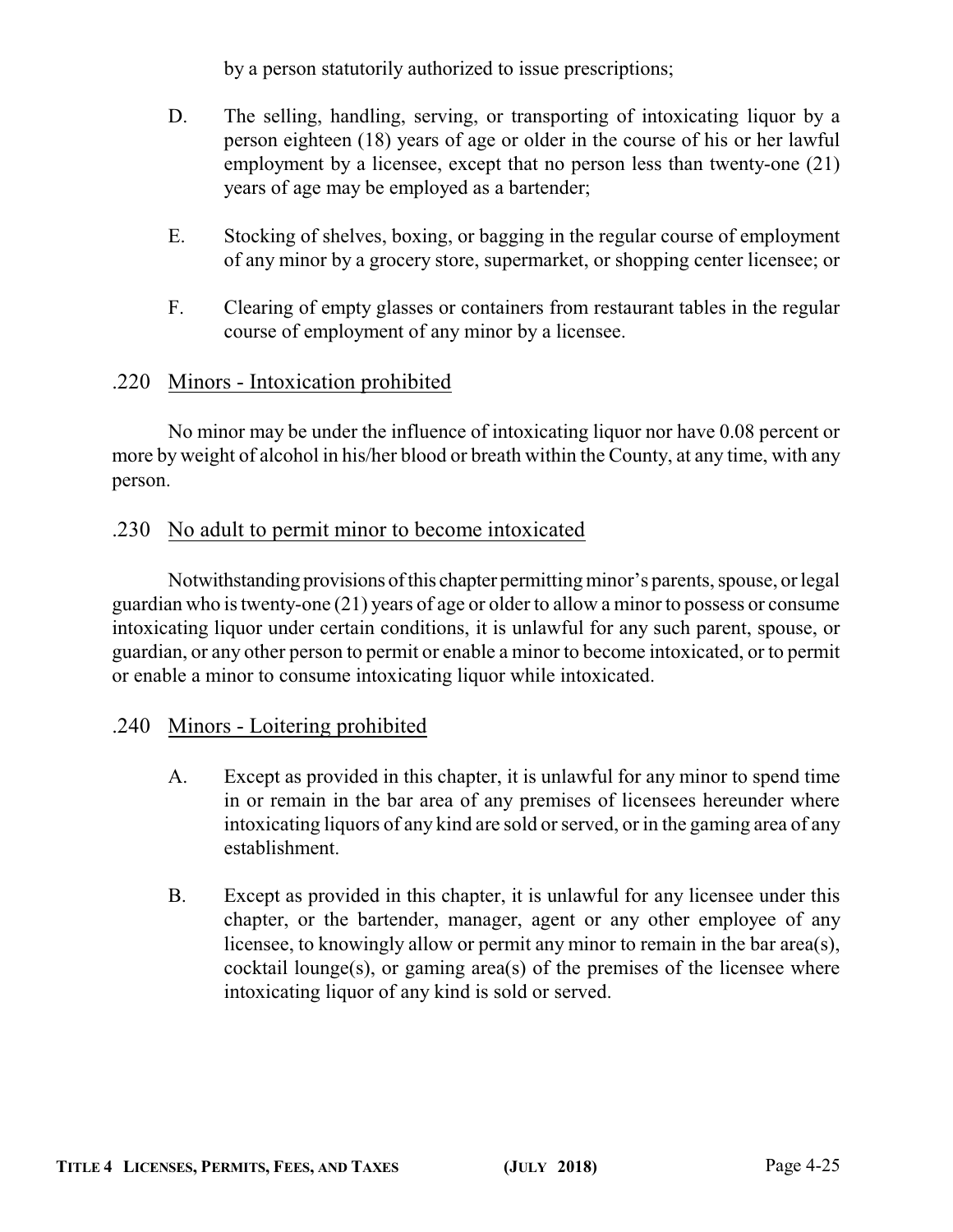### .250 Presence of minor in certain locations not prohibited

This chapter does not make it unlawful for a minor to be in or to frequent:

- A. The areas, other than the bar(s), cocktail lounge(s), and gaming area(s) of an establishment where intoxicating liquor is sold if the establishment operates and maintains dining tables or booths or lunch counters or hotel or motel accommodations or facilities for other types of activities separate from the bar(s), cocktail lounge(s), or gaming area(s); or
- B. Any premises of a licensee where intoxicating liquor is not sold by the drink for consumption on the premises.

#### .260 Intoxication of licensee, employees prohibited

It is unlawful for any licensee under the provisions of this chapter, or any manager, bartender, servants, agents, or other employees thereof, to be in an intoxicated condition in or about the licensee's business premises while performing duties in connection with the business.

#### .270 Orderly premises to be maintained

- A. Every licensee shall conduct and maintain his premises in a clean and orderly manner.
- B. It is unlawful for any licensee hereunder, or any bartender, manager, agent, employee of such licensee, or any other person in charge of any saloon or bar, to knowingly allow or permit any of the following persons to remain on the licensee's premises or to sell or give, or to permit to be sold or given to any of the following, any liquor:
	- 1. A person who is intoxicated;
	- 2. Any person exhibiting any knife, gun, pistol or other deadly weapon;
	- 3. Any person whose conduct is tumultuous or offensive, or who is threatening, traducing, quarreling, challenging to fight, or fighting on or in the immediate vicinity of the licensee's premises.

#### .280 Work card required

Persons employed to sell beverages in a liquor establishment as described in this chapter are required to hold a work card, which shall be issued by the Sheriff's Office. Application for a work card shall include fingerprints and photographs. The fee for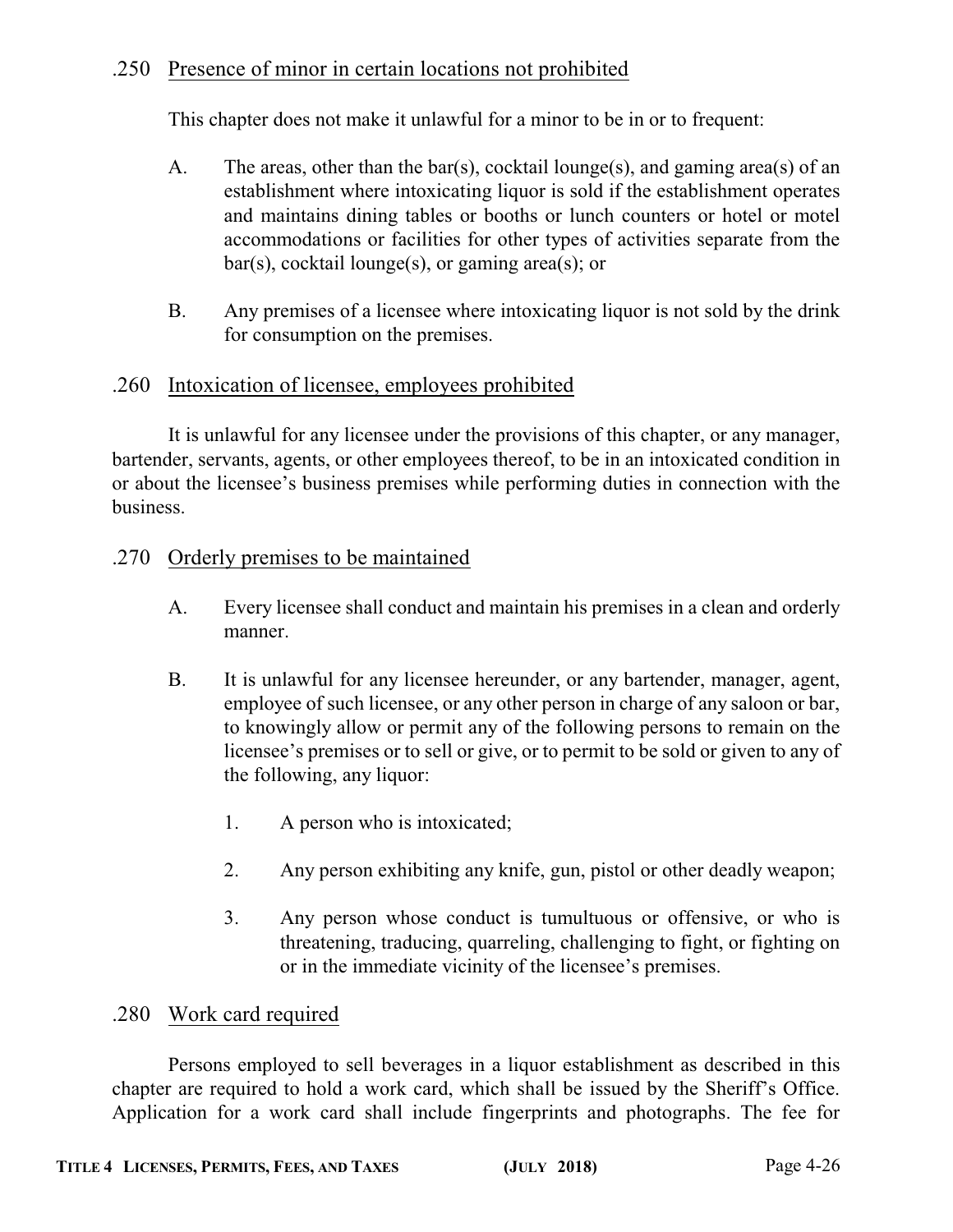processing a work card shall be five (\$5.00) dollars, which must be paid prior to the processing of the application. This fee may be changed by resolution from time to time by the Board.

### .290 Violation - Penalty

Every person eighteen (18) years of age or older violating any of the provisions of this Chapter shall, on conviction therefor, be punished by a fine not to exceed three hundred (\$300.00) dollars or by imprisonment in the County jail for a period not exceeding six (6) months, or by both such fine and imprisonment. Each day such violation is committed or permitted to continue shall constitute a separate offense and shall be punishable as such hereunder.

### .300 Savings clause

The Board declares its intention in this revised Chapter regardless of the lawfulness of any part thereof. If any word, phrase, clause, sentence, or subsection is held by a court of competent jurisdiction to be unconstitutional, unlawful, or without the authority of the Board to enact, all the words, phrases, clauses, sentences, subsections, or sections not expressly declared to be unconstitutional, unlawful, or without the authority of the Board to enact, shall remain in full force and effect.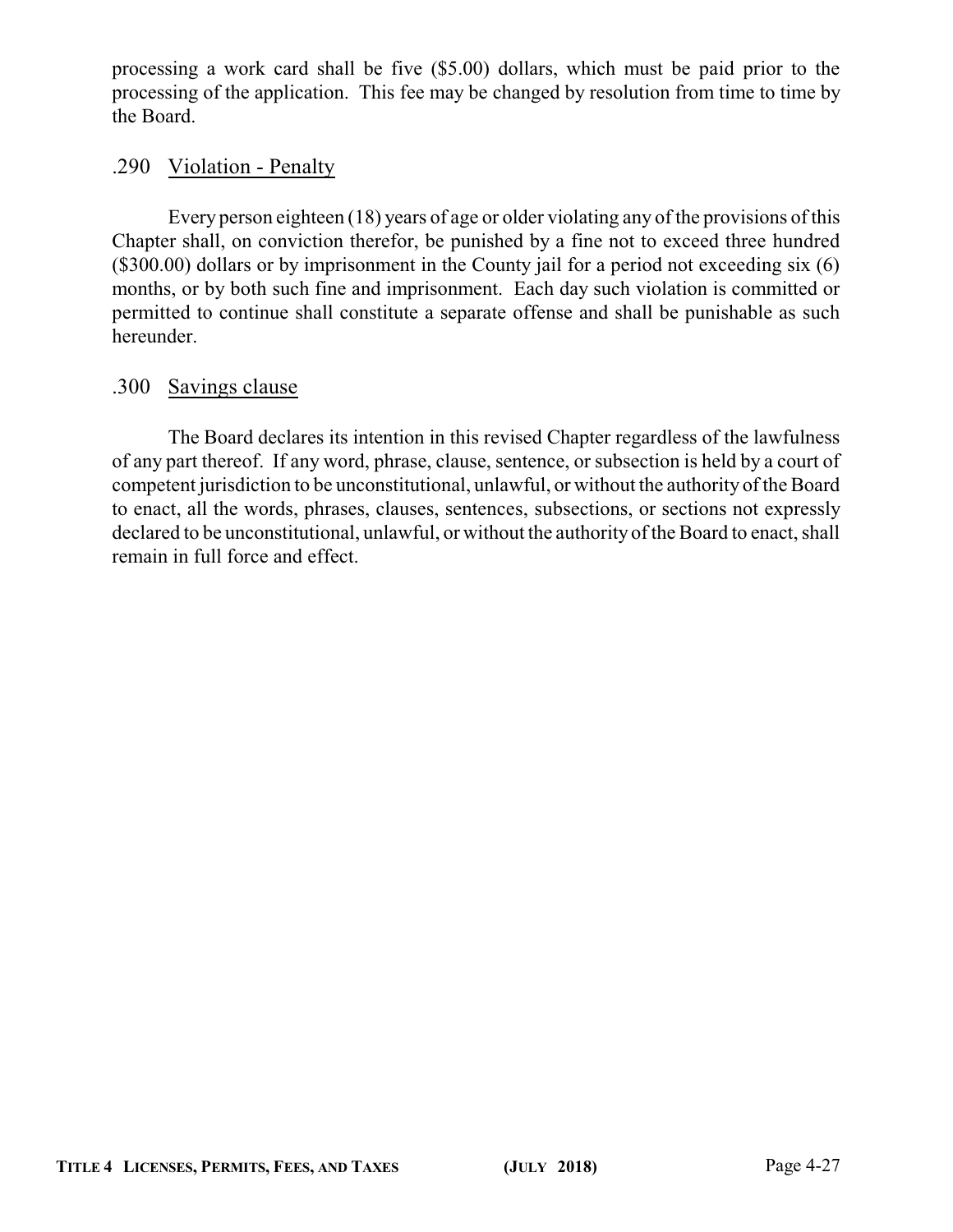### Chapter 40 - SCHOOL SUPPORT TAX

### .010 Definitions

All references to the following terms in the incorporated provisions of the Local School Support Tax shall be as follows:

- A. "County" means the County of Eureka, State of Nevada.
- B. "Department" means the Nevada Tax Commission.

### .020 Sales tax – Imposition and rate

For the privilege of selling tangible personal property at retail, a tax is imposed upon all retailers at the rate of two and one quarter percent (2.25%) of the gross receipts of any retailer from the sale of all tangible personal property sold at retail in the County, on or after August 1, 1988.

### .030 Use tax - Imposition and rate

An excise tax is imposed on the storage, use, or other consumption in the County on tangible personal property purchased from any retailer on or after August 1, 1988, for storage, use, or other consumption in the County at the rate of two and one-quarter percent (2.25%) of the sales price of the property.

### .040 Adoption of tax law provisions

The provisions of the Local School Support Tax Law, contained in Nevada Revised Statutes Chapter 374, insofar as applicable, are adopted by reference and incorporated into this chapter.

### .050 Legislative amendments

All amendments to the provisions of the Local School Support Tax Law subsequent to the date of enactment of the ordinance codified in this chapter, not inconsistent with Chapter 374 of Nevada Revised Statutes, shall automatically become a part of this chapter on their respective effective dates.

### .060 Administration

Prior to the effective date of the local school support tax ordinance, the County shall contract with the Nevada Tax Commission to perform all functions incident to the administration and operation of this chapter.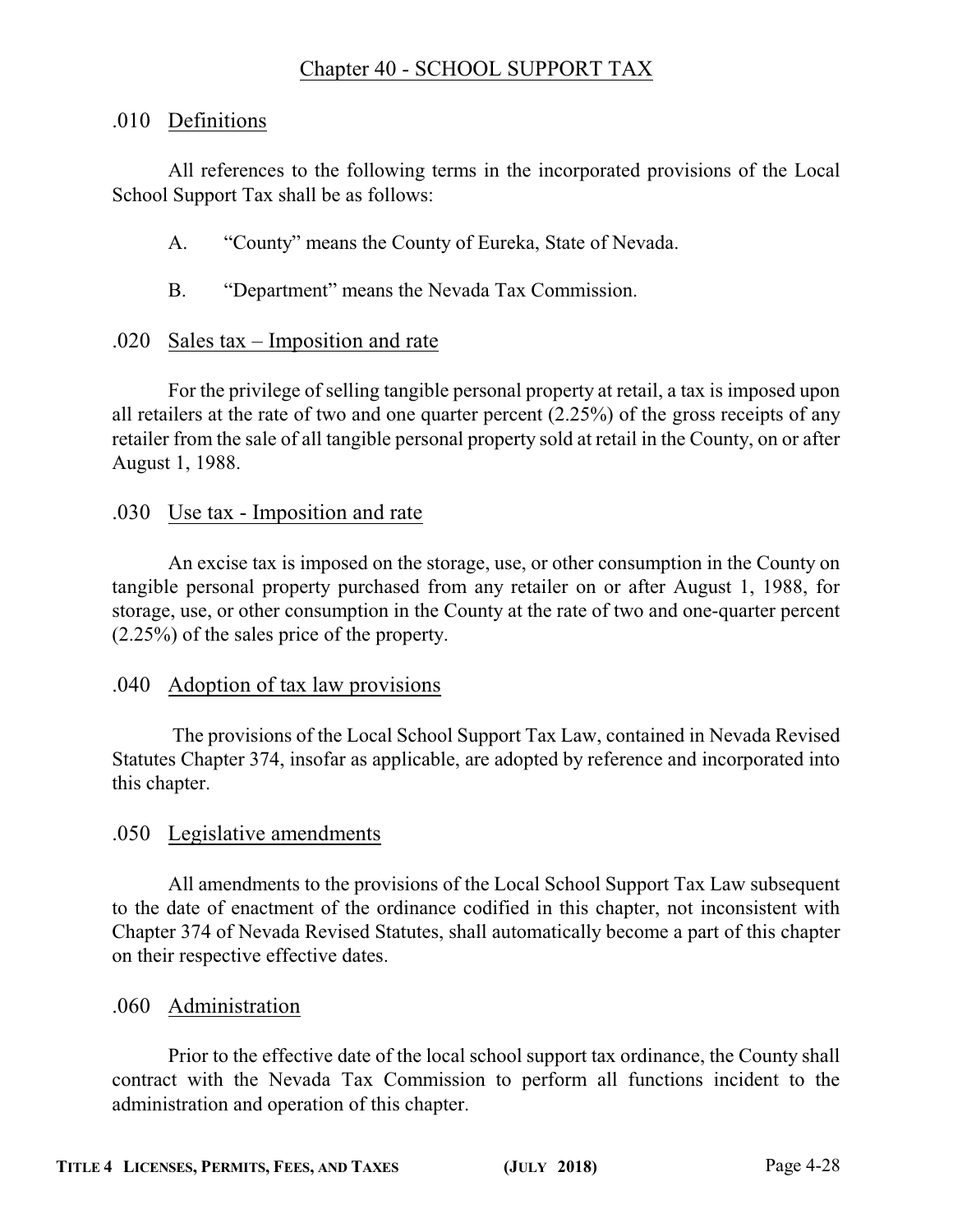### Chapter 50 - COUNTY ROOM TAX

### .010 Definitions

Unless it is apparent from the context that another meaning is intended, the following words and phrases when used herein shall have the meaning as hereinafter defined:

- A. "County" means the County of Eureka, state of Nevada.
- B. "County Board" means the Board of County Commissioners, County of Eureka, State of Nevada.
- C. "Gross income" means the gross revenue received for the rental of rooms, less the license tax required and less any other excise tax required by law to be included in or added to the rental price of rooms and which are to be collected from a customer or renter.
- D. "Lessee" means any person operating or conducting a rental business.
- E. "Licensee" means any person operating or conducting a rental business.
- F. "Person" means any person, firm, partnership, association, corporation, individual, executor, administrator, trustee, receiver, or other representative.
- G. "Rental business" means the operation of anyhotel, motel, auto or motor court, lodge or cottages, lodging houses, apartment, apartment houses, apartment house hotel or motel, rooming house, trailer court, trailer park, tourist camp, tourist cabins, tourist cottages, or other accommodations having four (4) or more rooms for rent.
- H. "Room tax" means a tax imposed herein and by the authority of the Laws of Nevada and especially Nevada Revised Statutes Section 244.335, and all amendments thereto.
- I. "Tax administrator" means the County Assessor.

### .020 Imposition and rate

There is fixed and imposed a license tax on every person operating, conducting or engaged in a rental business within the County in the amount of eight percent (8%) of the gross income received or derived from room rentals received by said persons from such endeavor, business, or enterprise, said tax to be levied for revenue and regulations of such endeavors, businesses, or enterprises.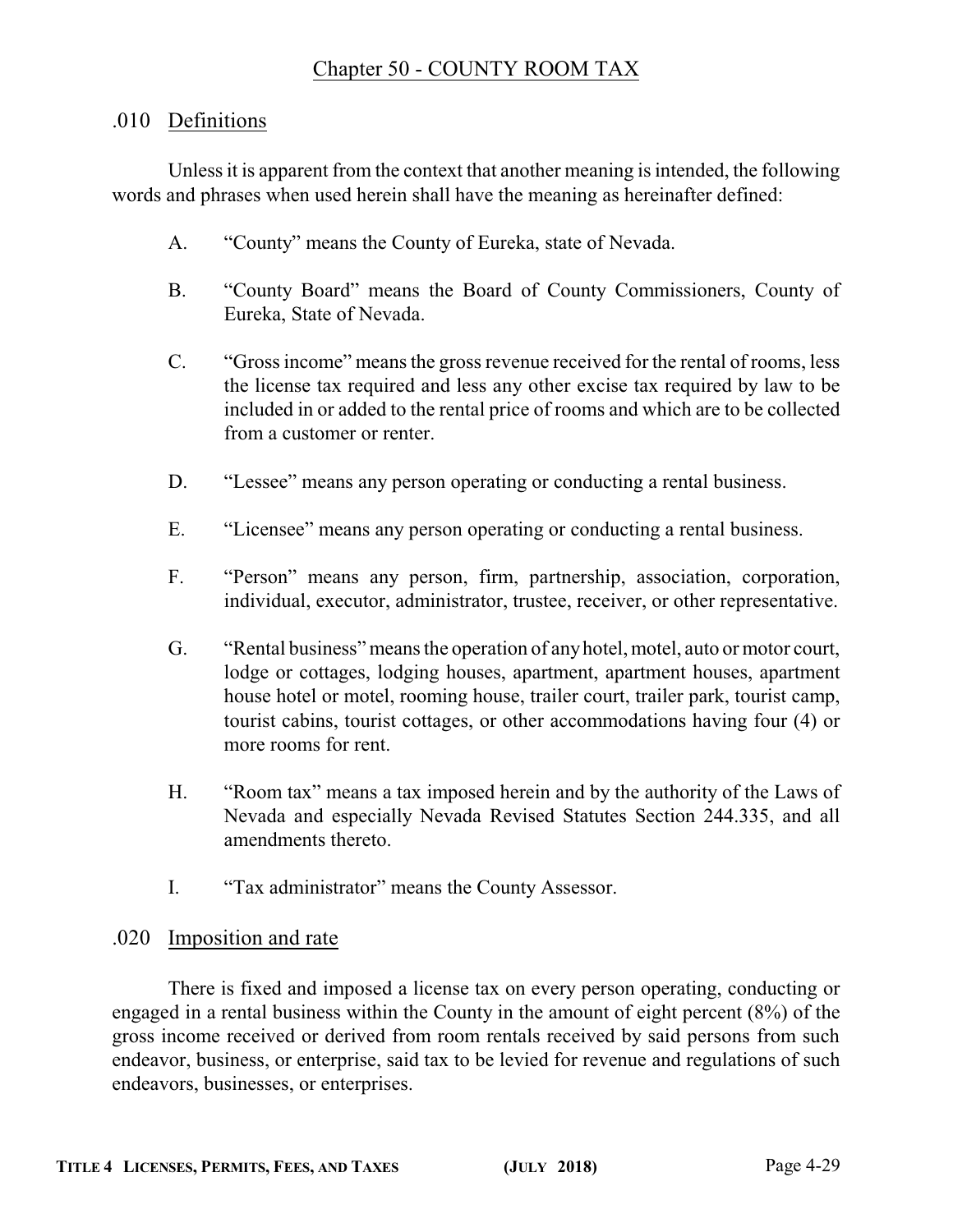### .030 License required

It is unlawful for any person, either for himself or for another, to commence or to carry on any rental business within the County without having first procured a license from the County Assessor so to do, provided that such license may be secured within ten (10) days of commencement of a rental business; the license, however, to bear date as of the day of commencement of rental business and to be retroactive thereto. License shall be obtained upon written application to the County Assessor. The license issued shall be posted in a conspicuous place upon the business premises.

### .040 Exemptions and exceptions

There shall be exempted from the license tax, each rental of a room or rooms whereby the lessee obtains said room, or rooms, for a period of twenty-eight (28) days or more and the price to be paid for the rental of the room, or rooms, is negotiated on such period of time. There are no other exemptions or exceptions from the license tax.

### .050 Collection

Each licensee is, and shall be, required to add the requisite tax to the rental price of the room and shall obtain from lessee of the room, in addition to the rental price, the required tax. All registration cards or other documents or records maintained by the licensee shall be so drawn or made so that the amount of the tax shall be shown or computed separately from the rental price of the room. All lessees except for those exempted by Section .040 shall pay the requisite tax; there are no exceptions or exemptions.

### .060 Notice - Display

Each licensee shall prominently display in each room or suite of rooms rented or leased, or, at the option of the licensee, in the lobby at or in the immediate vicinity of the registration desk, a sign reading substantially as follows:

### **NOTICE**

This business is required by law to collect a tax in the amount of 8% on the rental of any room for a period of less than 28 days.

### The Management

### .070 Authority to collect

The County Tax Assessor is authorized and empowered to collect the revenue and proceeds of the room tax, interest and penalties, and is further empowered to enforce the provisions of this chapter by all appropriate and lawful means and to bring suit for any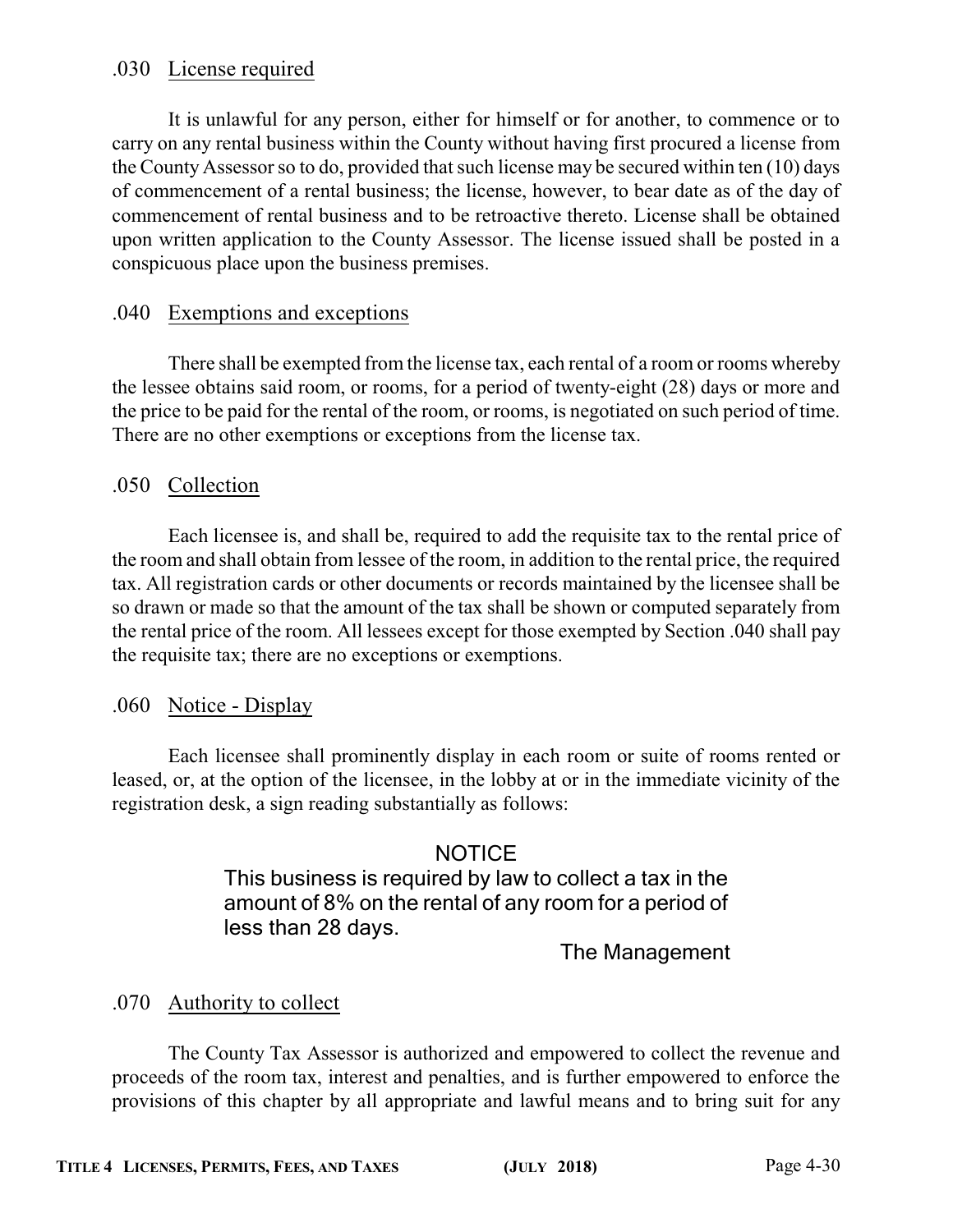money or revenue due hereunder.

### .080 Payment of tax, interest and penalties

- A. The licensee shall pay the required tax to the Tax Assessor on or before the tenth (10th) day of the month following the month when such tax shall accrue (the tax shall accrue as of the time the room is rented). The licensee shall have a grace period of five (5) days within which to pay the tax to the tax administrator, but in the event such tax is not paid on or before the fifteenth (15th) day of the month following the month in which it accrues, then the licensee shall pay a penalty of ten percent (10%) of the unpaid, due and delinquent tax, plus interest at the rate of one percent  $(1\%)$  per month on such delinquent room tax from the date of delinquency, that is, the fifteenth (15th) day of the month, to the date of payment of such tax, but the interest shall in no event exceed thirty percent (30%) of the tax. The licensee shall also pay the cost of collection of the tax, penalty, and interest including court costs and attorney fees.
- B. The County Assessor, at his discretion, may permit the licensee to pay the tax on a quarterly basis rather than a monthly basis, no such payment privilege to be allowed, however, until the licensee has first obtained written consent from the County Assessor. Payments to be made on the quarterly basis shall likewise be due on or before the tenth (10th) day of the month following the quarterly period and shall become delinquent if not paid on or before the fifteenth (15th) day of the month following the quarterly period.

### .090 License term

The license required hereunder shall be issued on a fiscal-year basis of July 1st through June 30th. No license issued hereunder shall be transferable. There shall be no charge made to the licensee for such license.

### .100 Examination of records

The County Assessor and his duly authorized and acting employees and agents is empowered during regular business hours to examine all the books, papers, and records of any licensee or person operating a rental business and to make investigations in connection therewith.

### .110 Disposition of proceeds

The Board of County Commissioners shall use the revenue received from the provisions of this chapter for any and all lawful, governmental purpose pursuant to the powers and authority given the Board of County Commissioners by the Nevada Revised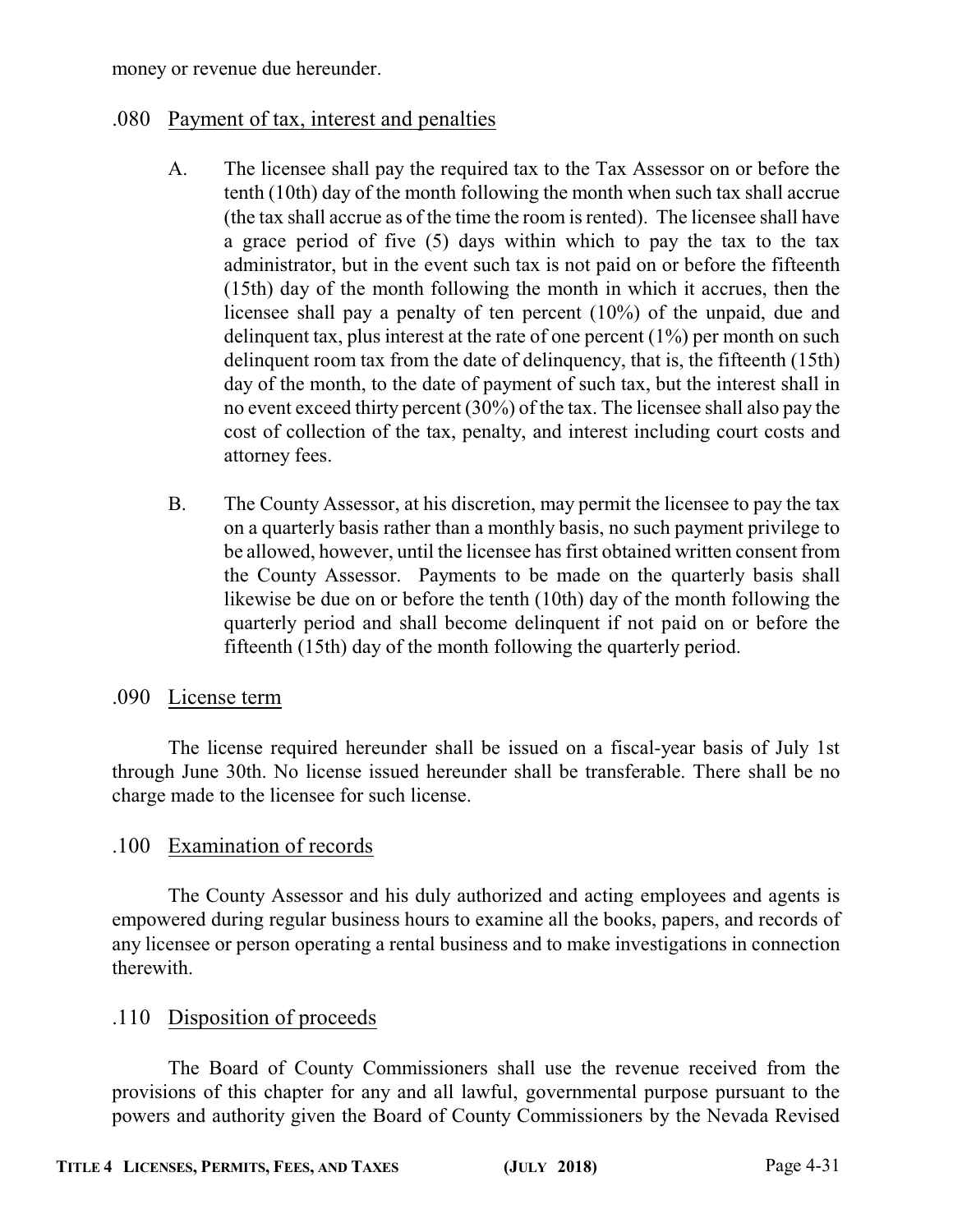Statutes Sections 244A.599 et seq., as shall be consistent with such statutory provisions.

#### .120 Refunds

The County Assessor shall have the authority to refund, without interest, to the licensee, any tax improperly collected by the County Assessor.

### .130 Violation - Penalty

Every person who in the County, either for himself or as an agent of another, commences, engages in, conducts, or carries on any rental business for which a license is herein required without first procuring such license or shall fail or refuse to pay the room tax as herein provided, or who shall violate any of the provisions of this chapter shall be guilty of a misdemeanor and upon conviction thereof shall be punished by a fine of not exceeding one hundred (\$100.00) dollars.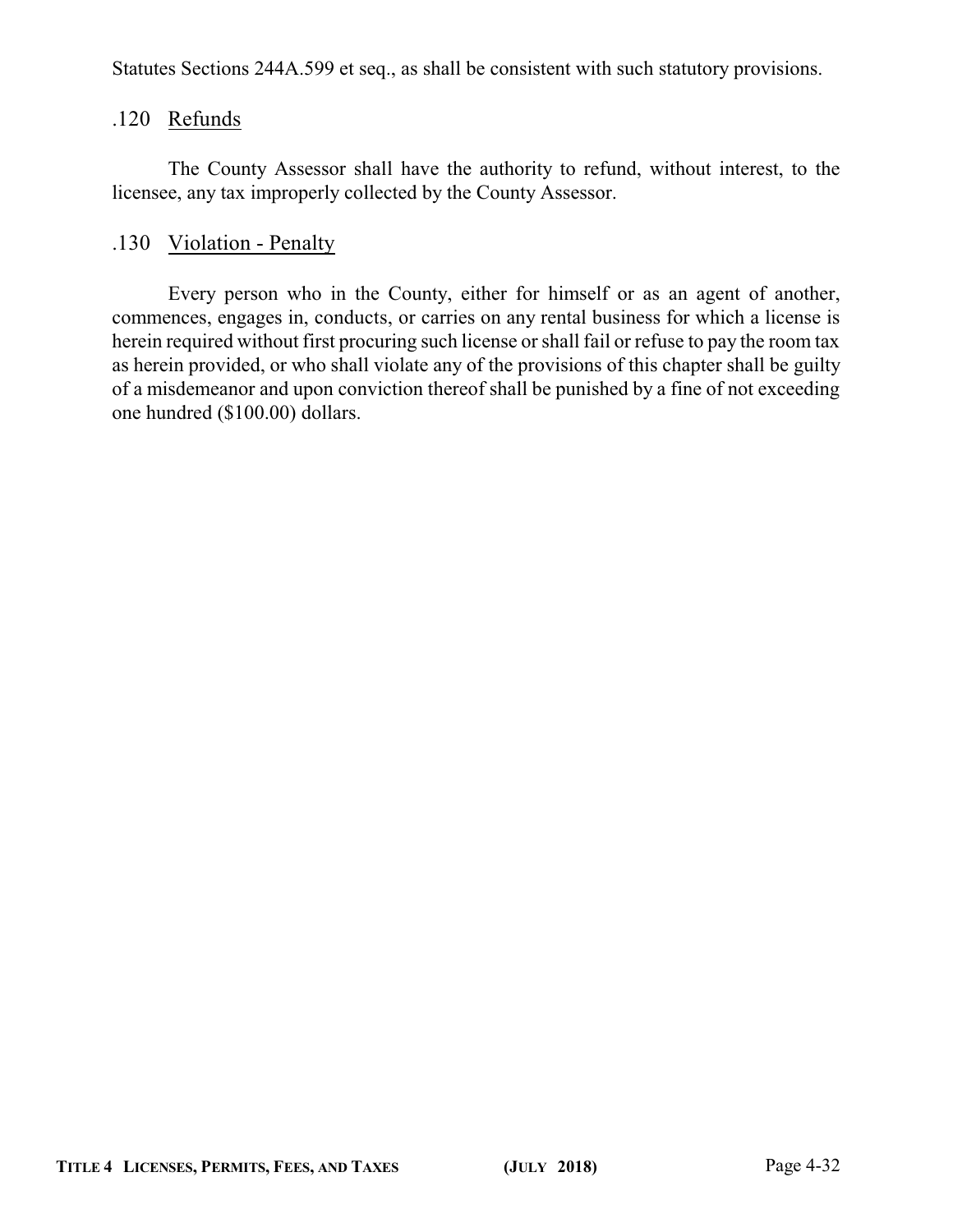### Chapter 60 - FOOD AND BEVERAGE HANDLERS PERMIT

### .010 Permit required

Every person: (a) employed in a commercial establishment which is engaged in the sale of foods prepared for immediate human consumption who prepares or serves such food, or who washes eating or cooking utensils; or (b) employed in an establishment having a retail liquor license who prepares, mixes, serves, or sells any alcoholic beverage whatsoever, must have a food and beverage handlers permit issued by the County Sheriff's Office.

### .020 Unlawful to work or employ without permit

It is unlawful for any person to:

- A. Work in an establishment enumerated in this chapter without first obtaining a valid food and beverage handlers permit; and
- B. Retain or employ any person not having a valid food and beverage handlers permit in an activity which requires that person to have such a permit.

### .030 Permit issuance

Food and beverage handlers permits shall be issued by the County Sheriff's Office upon written certification by a physician, regularly licensed to practice medicine within the State, that the applicant has undergone a tuberculosis skin test within ten (10) days of the date of the application herein required, and the results of that skin test are negative.

### .040 Investigation of applicants

Nothing herein requires the County Sheriff's Office to investigate any applicant prior to issuing such applicant a food and beverage handlers permit; however, such investigation may be done at the discretion of the Sheriff's Office.

### .050 Fees

- A. The fee for processing a food and beverage handlers permit shall be five (\$5.00) dollars, which must be paid to the County Sheriff's Office prior to the processing of the application.
- B. The fee for a tuberculosis skin test shall not exceed five (\$5.00) dollars and shall be valid for a period of two (2) years pursuant to Nevada Revised Statutes Section 244.369.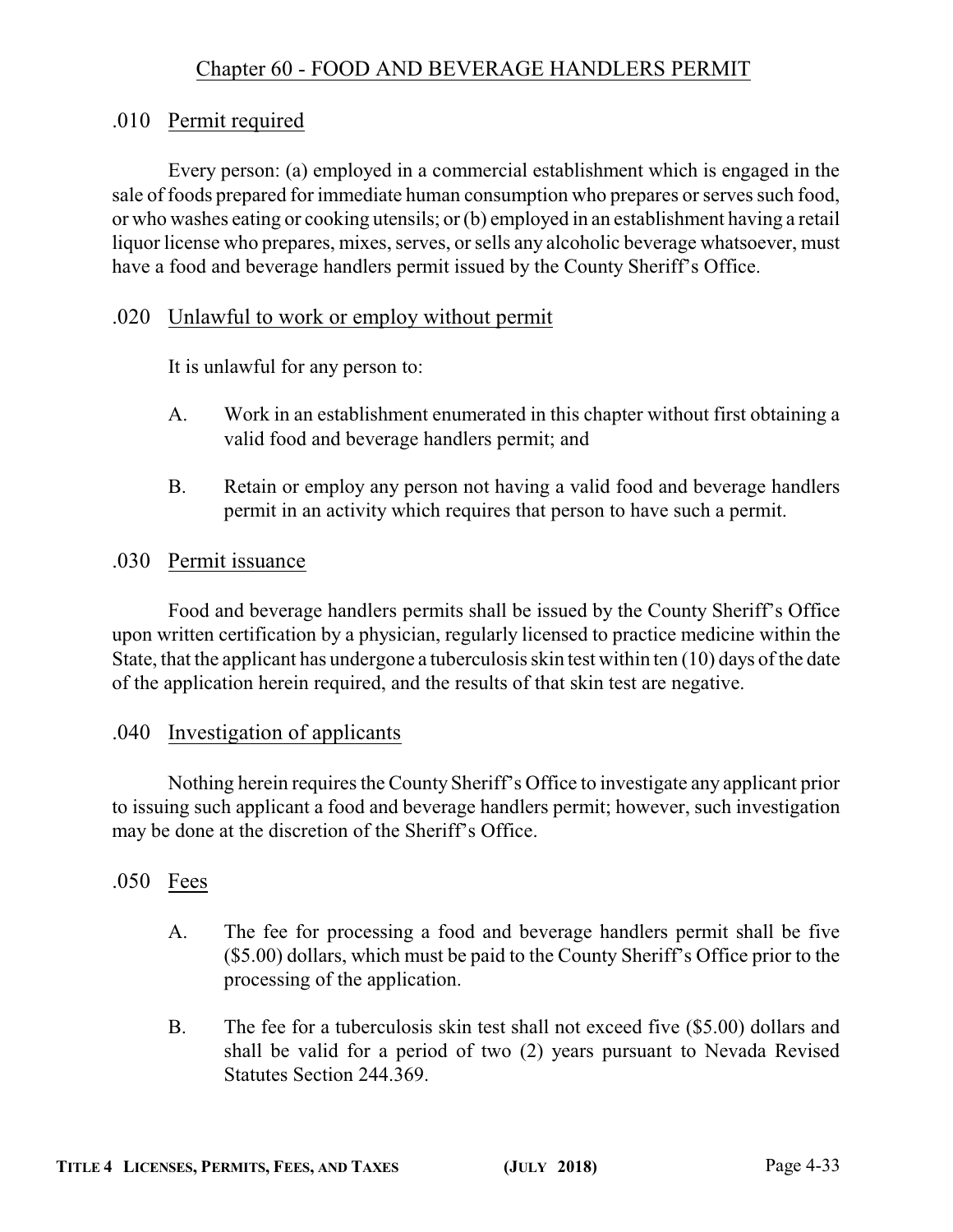### .060 Intoxication while handling prohibited

It is a misdemeanor for any person holding a food and beverage handlers permit to be under the influence of narcotic drugs or alcoholic beverages while on duty, and in addition thereto, the Court may suspend or revoke the person's permit for a violation thereof.

### .070 Allowing intoxication prohibited

It is a misdemeanor for any employer to allow any person holding a food and beverage handlers permit to be under the influence of narcotic drugs or alcoholic beverages while on duty.

### .080 Violation - Penalty

Any person engaging in food handling, or employing any person for such occupation, who does not have a valid food and beverage handlers permit in possession, shall be guilty of a misdemeanor and may be punished by a fine of not less than twenty-five (\$25.00) dollars nor more than one hundred (\$100.00) dollars.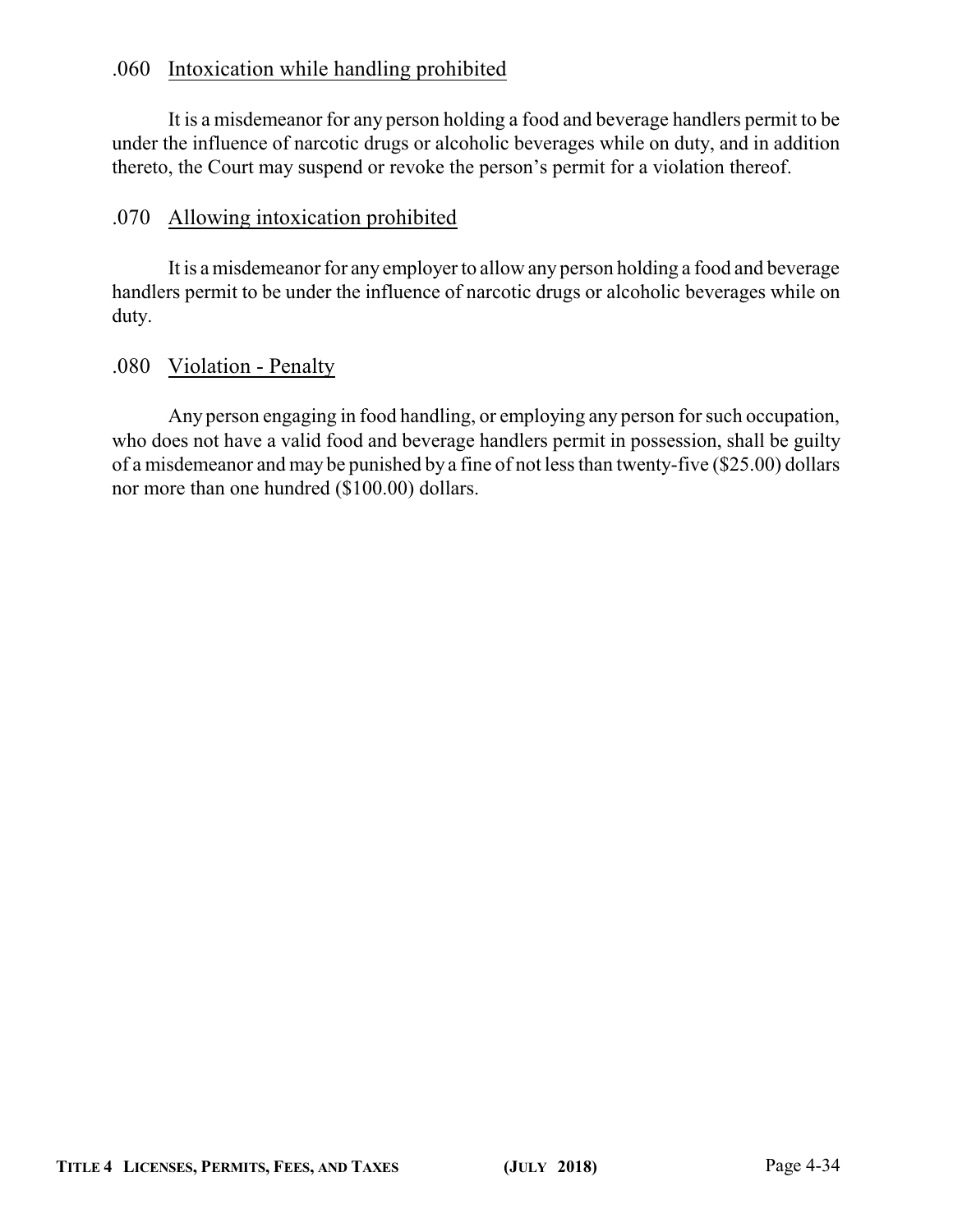### Chapter 70 - DOOR-TO-DOOR SOLICITOR AND CANVASSER REGISTRATION AND IDENTIFICATION

### .010 Findings of fact

After due deliberation, the Board of County Commissioners of the County finds as fact that:

- A. The County is an isolated and rural County of four thousand one hundred eighty-two (4,182) square miles, more than one hundred twenty (120) linear miles across its longest dimension, with a population of two thousand one hundred (2,100) persons, more or less, scattered widely across the County, served by approximately twelve (12) full-time field law enforcement officers (Sheriff's Deputies, a State Patrol Trooper, and State Wildlife Wardens), and a few reserve officers, protecting County residents during twenty-one (21) work shifts per week;
- B. The isolated and rural nature of the County and the sometimes primitive communication facilities found in the County limit the ability of many County residents to attain ready communications with the County Sheriff and other law enforcement agencies;
- C. The isolated and rural nature of the County inescapably results in extended response times of up to, or more than, one (1) hour after communication with the County Sheriff or other law enforcement agencies has been attained;
- D. The isolated and rural nature of the County, and resultant inaccessibility to law enforcement assistance in many areas and instances, results in substantial and more than ordinary concern or fear on the part of County residents about and/or during uninvited visitations by unidentified strangers;
- E. The County has a higher than average population of elderly persons who are more subject to intimidation and fright than most persons, and who reasonably sustain more than ordinary concerns or fears about uninvited visitations by unidentified strangers;
- F. The isolated and rural nature of the County is an environment wherein persons of criminal inclination may and regularly do attempt to obtain entry to the homes of isolated and/or elderly County residents for the purpose of committing criminal acts;
- G. The concerns and fears delineated in this section can be minimized and controlled by adoption of the ordinance codified in this chapter providing for the advance registration of door-to-door canvassers and solicitors with the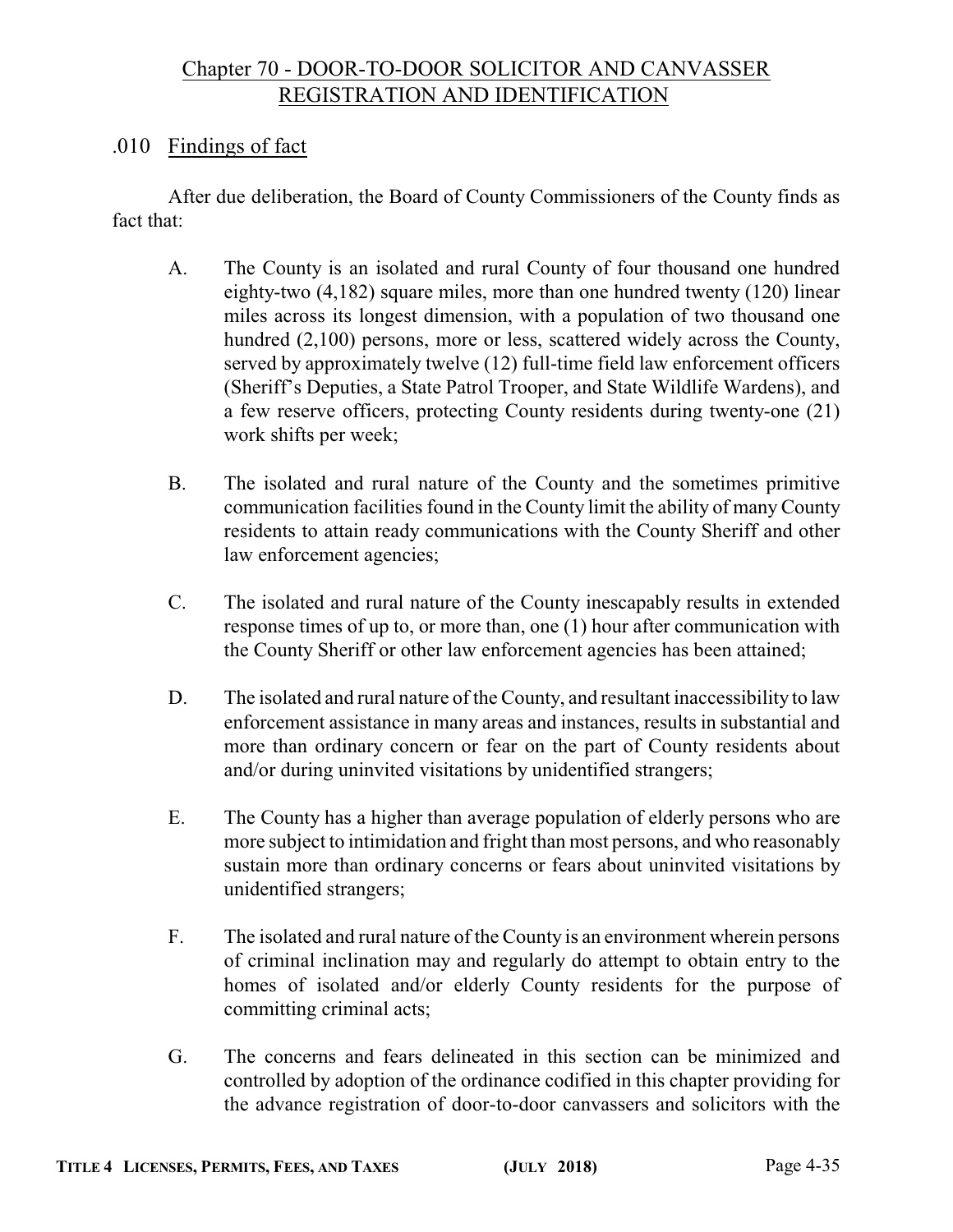County Sheriff, and provision by the Sheriff of a form of identification which canvassers and solicitors shall be required to present to persons upon whom they make uninvited calls.

#### .020 Declaration of intent

The Board of County Commissioners of the County declares:

- A. The ordinance codified in this chapter is intended solely to provide for and further the safety and welfare of the residents of the County;
- B. The requirements set forth in this chapter are the least intrusive and drastic means available to the Board to accomplish its intent.
- C. The Board has considered possible infringement ofthis chapter upon the rights guaranteed by the interstate commerce clause and the First Amendment of the Constitution of the United States, and has weighed and balanced such possible infringement against the health and safety benefits to be gained for the residents of the County by enactment of the ordinance codified in this chapter, and makes the legislative determination that the benefits are substantial and required, as a matter of public health and safety, and are reasonable and outweigh any slight infringement which may be found to occur;
- D. The Board has adopted language for this chapter which, in the Board's legislative judgment, negates or minimizes as much as possible, consistent with accomplishing the purposes of this chapter, any infringement upon rights guaranteed by the United States Constitution and its amendments.
- E. The Board intends that this chapter regulate only the time, place, or manner of exercise of rights guaranteed by the interstate commerce clause and the First Amendment of the United States Constitution, and does not and shall not be administered to deny the exercise of any rights guaranteed thereby.

### .030 Registration required

It is unlawful for any person to engage in door-to-door solicitation, canvassing, polling, seeking of information, campaigning, electioneering, religious evangelistic activities, sales, taking of orders, or any similar activity whatsoever which involves calling at or entering onto private property without the prior invitation and consent of the occupant, without first registering with the County Sheriff and obtaining a door-to-door solicitor's identification badge.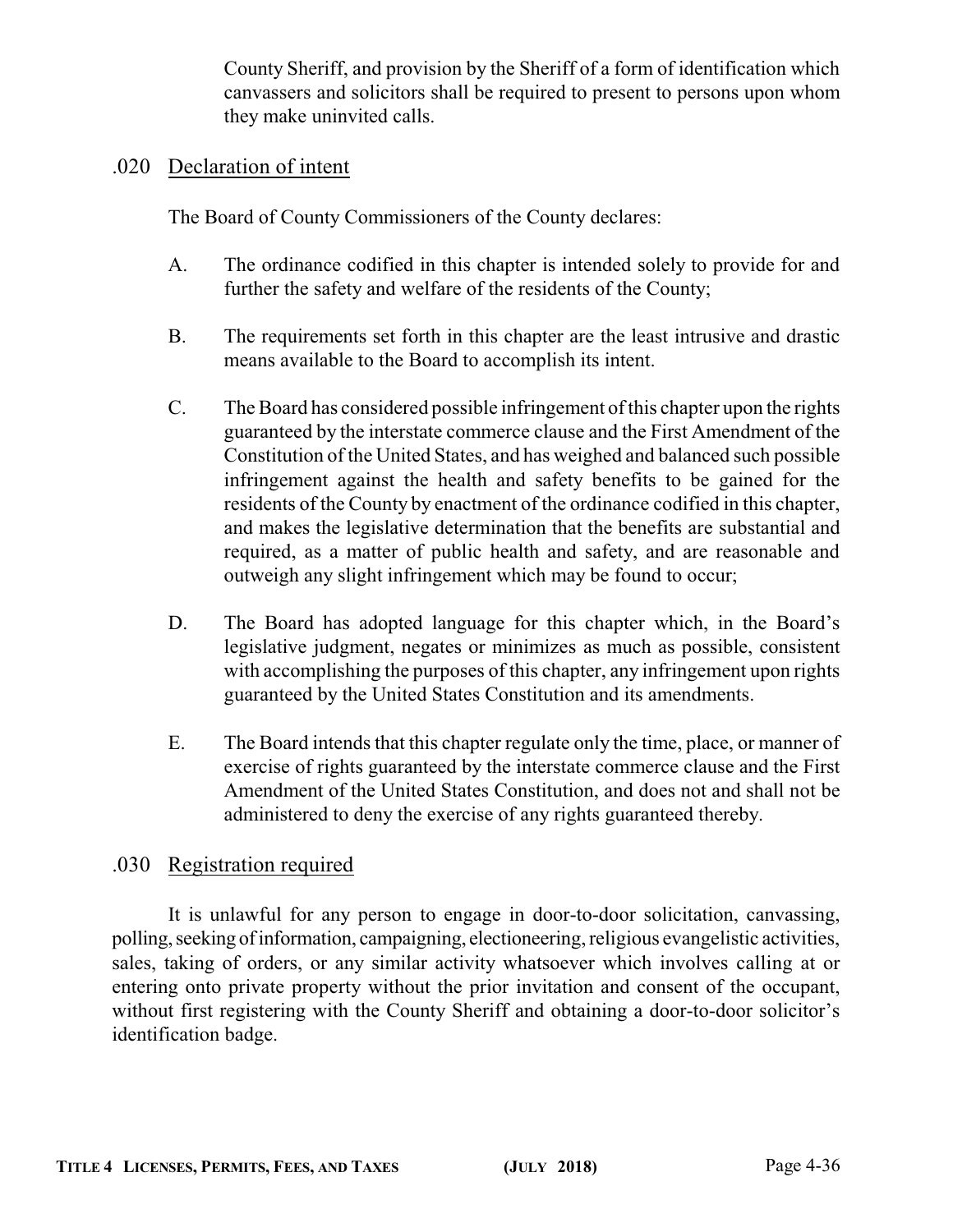### .040 Display of identification required

It is unlawful for any person to engage in any of the activities listed in this chapter without prominentlydisplaying on his person, a Countydoor-to-door solicitor's identification badge.

### .050 Display of false door-to-door solicitor's identification badge prohibited

It is unlawful for any person engaging in any of the activities listed in this chapter to display any other identification badge in such a way that it may be mistaken for a County door-to-door solicitor's identification badge, or to display on his person a County solicitor's identification badge issued to another person. This section does not prohibit display on the person of a company's employee identification badge.

### .060 Persons convicted of certain crimes not eligible for door-to-door solicitor's identification badge

It is unlawful for a person who has been convicted, within the past five (5) years, of any felony or any crime involving the theft, conversion or misappropriation of money or any other property, or any crime of violence, or any sex offense or crime of moral turpitude, to obtain, display, or in any way utilize a County door-to-door solicitor's identification badge.

### .070 Unlawful to give false information on application

It is unlawful for any person to submit false data or to falsify any record or document for the purpose of obtaining a County solicitor's identification badge.

### .080 Fees

No fee shall be charged for issuing a County door-to-door solicitor's identification badge for the purposes of campaigning, electioneering, religious evangelistic activities, or any similar activity, or for non-commercial solicitations. The Sheriff may collect a fee from individuals engaged in commercial activities in an amount not to exceed the actual cost of processing the application and issuing the permit.

### .090 Solicitor's identification badge to be renewed annually

EveryCounty door-to-door solicitor's identification badge shall expire on the last day of the twelfth (12th) month after issuance, counting the month of issuance as the first (1st) month.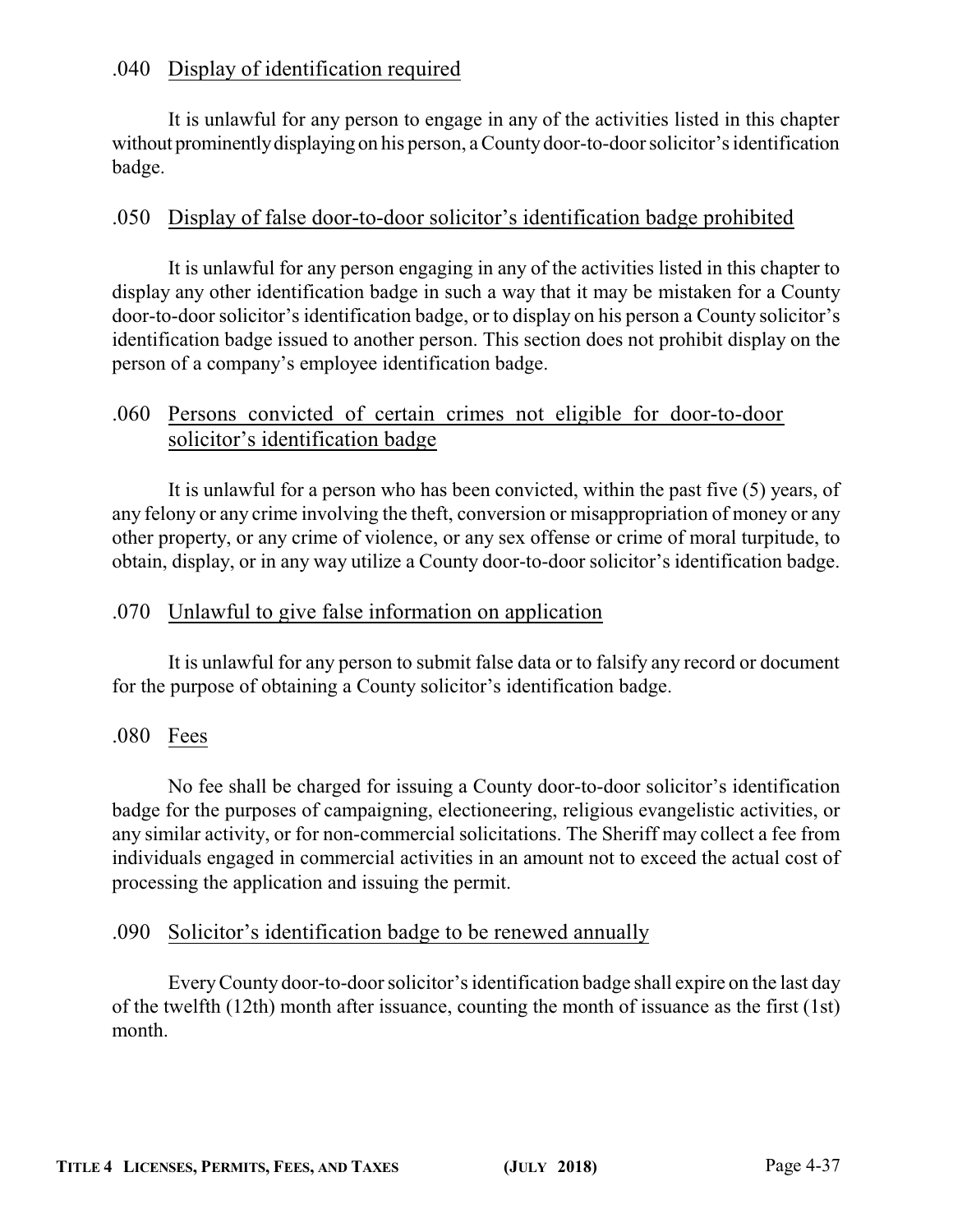### .100 Sheriff authorized to adopt application form

The County Sheriff is authorized to prepare and adopt forms for application for and renewal of County door-to-door solicitor's identification badges and to adopt procedures for review of applications and issuance of the badges. Such forms and procedures shall be designed and implemented in such ways as to minimize, as much as possible, delay and other adverse impact upon applicants for the badges.

### .110 Sheriff authorized to familiarize public with door-to-door solicitation badge

To effect the purposes of this chapter, the County Sheriff is authorized, out of funds from time to time appropriated and from such gift funds as from time to time become available, to conduct continuing education to familiarize the public with the use of the doorto-door solicitor's badges as a crime prevention program.

### .120 Revocation

- A. The door-to-door solicitation permit of any person who, during the tenure of such permit, is convicted of any of the crimes set forth in this chapter, shall be revoked by the County Sheriff.
- B. The permit of any person who, while engaged in door-to-door solicitations disturbs the peace, refuses to obey an order to depart from private premises where he is soliciting, or who threatens, intimidates, or attempts to intimidate any other person, shall be revoked by the County Sheriff.
- C. A person whose permit has been revoked may appeal the revocation to the Board of County Commissioners of the County. If the Board finds that the revocation was reasonable under the facts of the case, the Board shall uphold the revocation. If the Board finds the revocation to be unreasonable, it shall reinstate the permit.

### .130 Exceptions

The provisions of this chapter do not apply to officers or employees of the state or its political subdivisions, or of the federal government, when on official business; however, their voluntary cooperation with the provisions of this chapter would nevertheless be appreciated for safety's sake.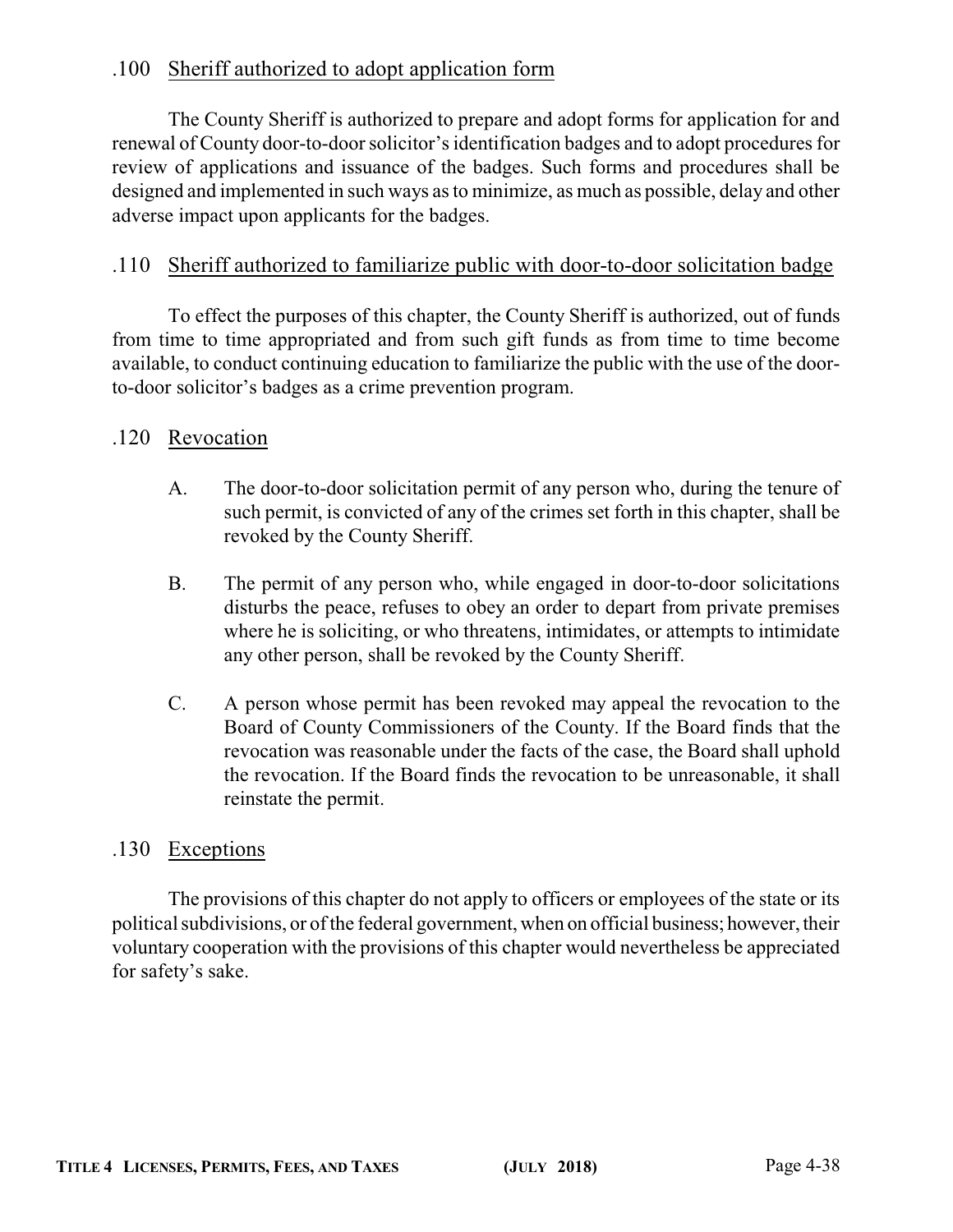### .140 Violations a misdemeanor

Any person who commits any of the acts prohibited by this chapter is guilty of a misdemeanor and shall be punished by sentence of not more than six (6) months in the County jail, and/or by a fine of not more than one thousand (\$1,000.00) dollars. The minimum sentence shall be fifteen (15) days in the County jail.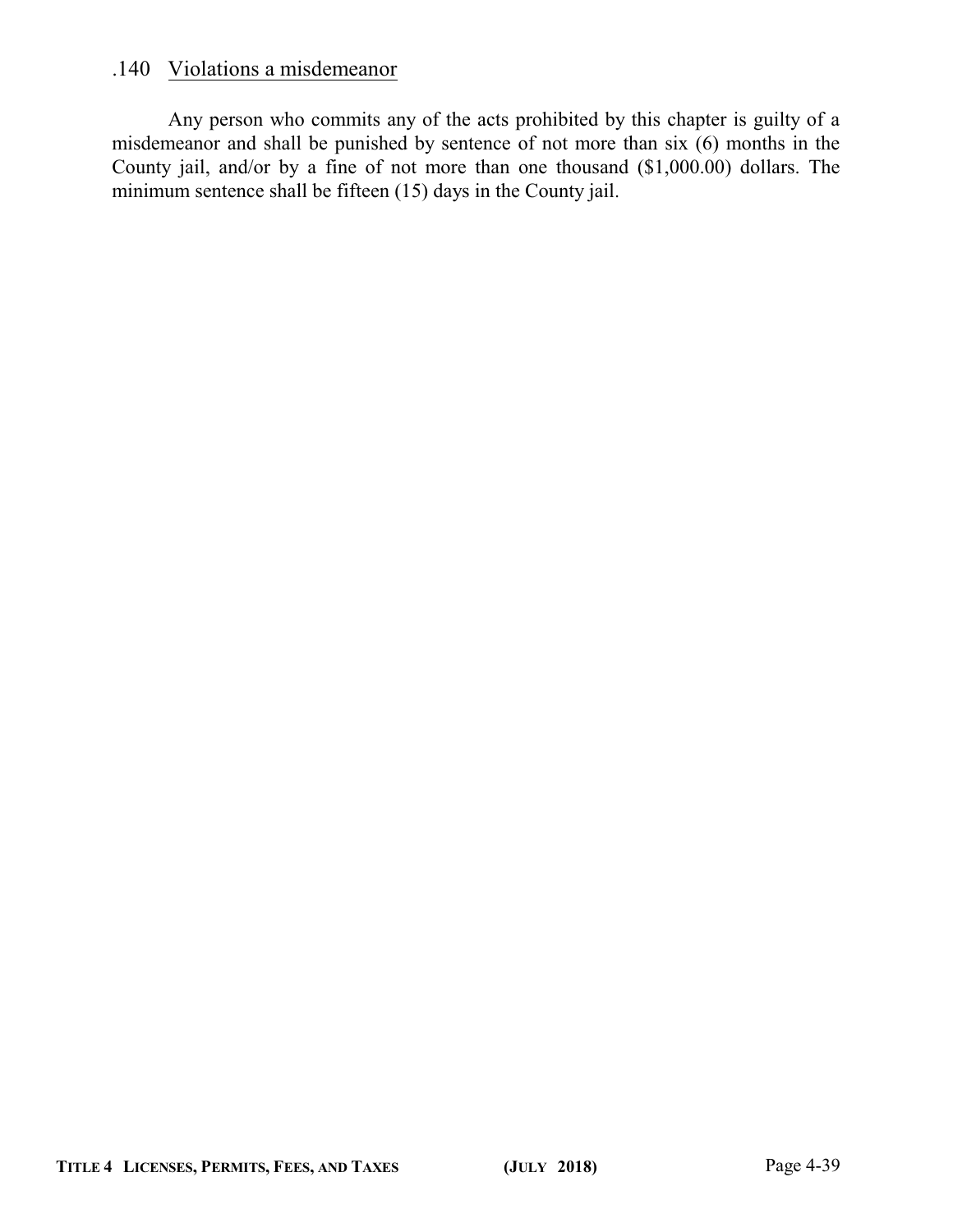### Chapter 80 - FICTITIOUS BUSINESS NAMES

#### .010 Requirement of filing certificate

Every person doing business in Eureka County under an assumed name, that is in any way different from the legal name of each person who owns an interest in the business, or in the case of an artificial person, its name as it appears in the records of the secretary of state, must file a certificate containing the information required by Nevada Revised Statutes 602.020 with the CountyClerk. Except for subsection .020 of this section, providing for the time that the certificate and renewal certificate are valid, Chapter 602 of Nevada Revised Statutes applies to all other aspects of the certificate.

#### .020 Time that certificate and renewal certificate are valid

- A. A certificate filed with the Clerk expires five (5) years after the date it is filed, or within six (6) months of the effective date of this ordinance, whichever is later. As of the passage of this ordinance, every certificate must contain the statement that it expires after five (5) years.
- B. On or before the expiration of a certificate or a renewal, the person doing business in the County under an assumed or fictitious name must file a renewal certificate containing the information in Nevada Revised Statutes 602.020 with the County Clerk. As of the passage of this ordinance, the renewal certificate must contain a statement that it expires after five (5) years.
- C. A renewal certificate filed with the Clerk expires five (5) years after the date it is filed.
- D. The County Clerk will cause notice to be published in a newspaper of general circulation in the County that persons who have filed certificates pursuant to Nevada Revised Statutes 602.020 for doing business under an assumed or fictitious name in Eureka County must renew the certificate within five (5) years after it was filed, or within six (6) months of the effective date of this ordinance, whichever is later.